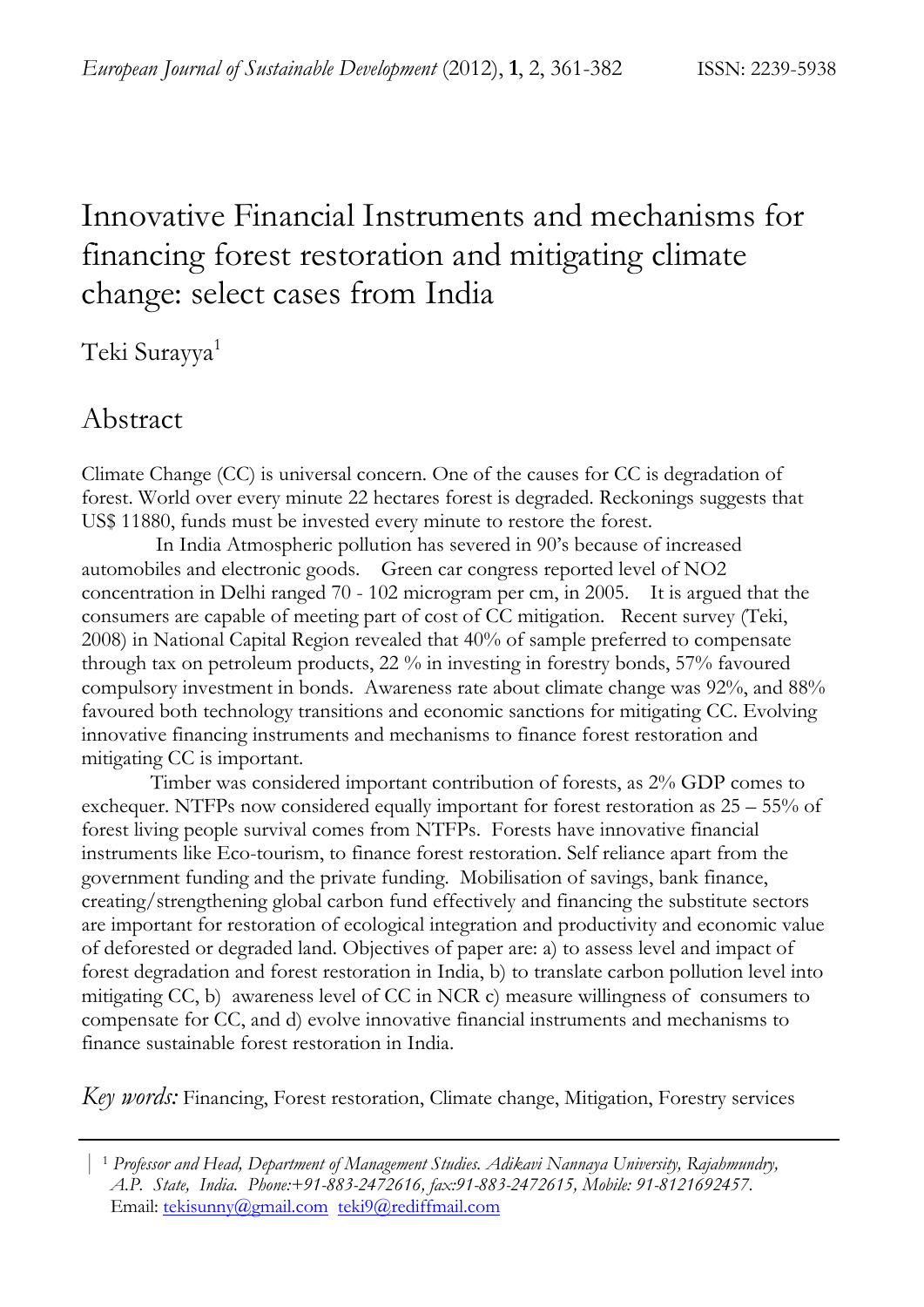#### **Introduction**

Climate change (CC), as an issue has risen from the annals of esoteric scientific discussion in the 70's and 80's to the coffee table discussions in the late 90's. This change has come about because of increased awareness and concern among people. Increase of carbon content in the atmosphere is a primary cause of CC as a consequence of deforestation and atmospheric pollution. People have come to understand the long-term effect of CC. A survey by Roper Starch World-wide (Ottman 1998), conducted primarily in the USA, reported the top ten "very serious" environmental concerns of the consumers as: industrial water pollution, 2) destruction of ozone, 3) destruction of rain forest, 4) industrial accidents, 5) hazardous waste, 6) oil spills, 7) industrial air pollution, 8) radiation from nuclear power plant accidents, 9) drinking water contamination, and 10) ocean contamination. However in Indian context in the absence of any such report, major environmental and forest degradation can be classified as having been caused by industrial or non-industrial sources. Industrial sources are water, air, and ground pollution caused as a result of industrial activity. Non-industrial sources are carbon release due to deforestation, atmospheric pollution from use of manufactured goods such as automobile emissions, pollution from other non-industrial activities such as sewage disposal, etc. Automobiles in India account for a lion's share of nonindustrial environmental pollution. Atmospheric pollution from this source has become severed in the 90's as the number of automobiles in India has increased exponentially. Automobile traffic in New Delhi is a case in point; air pollution from automobiles in New Delhi is of the proportion that is has become almost a necessity to wear a gas mask if driving a vehicle. To confirm this vehicle driver is reported to have quipped that waiting at traffic lights is like being inside a gas chamber. According to a study, (www.greencarcongress.com) the level of NO2 concentration in New Delhi ranged from 70 to 102 microgram per cubic meter in the first week of February 2005, whereas the standard limit is 80 microgram per cubic meter. During the same period in 2002, this figure ranged from 72 to 85 microgram per cubic meter The phenomenal growth in automobile in India is directly related to economic growth and hence, growth in disposable income with people. However, this should not mean that we remain oblivious of the damage to environment. For example, Gandhi (1998) expressed that development that leads to the destruction of environment runs the risk of destroying itself. He added further that conserving the environment must be a focus of development in order to reap the fruits of development. Thus, we must find ways to reduce pollution: directly by improving technology, and indirectly by sequestering carbon through restoration of forests, that requires financial outlays.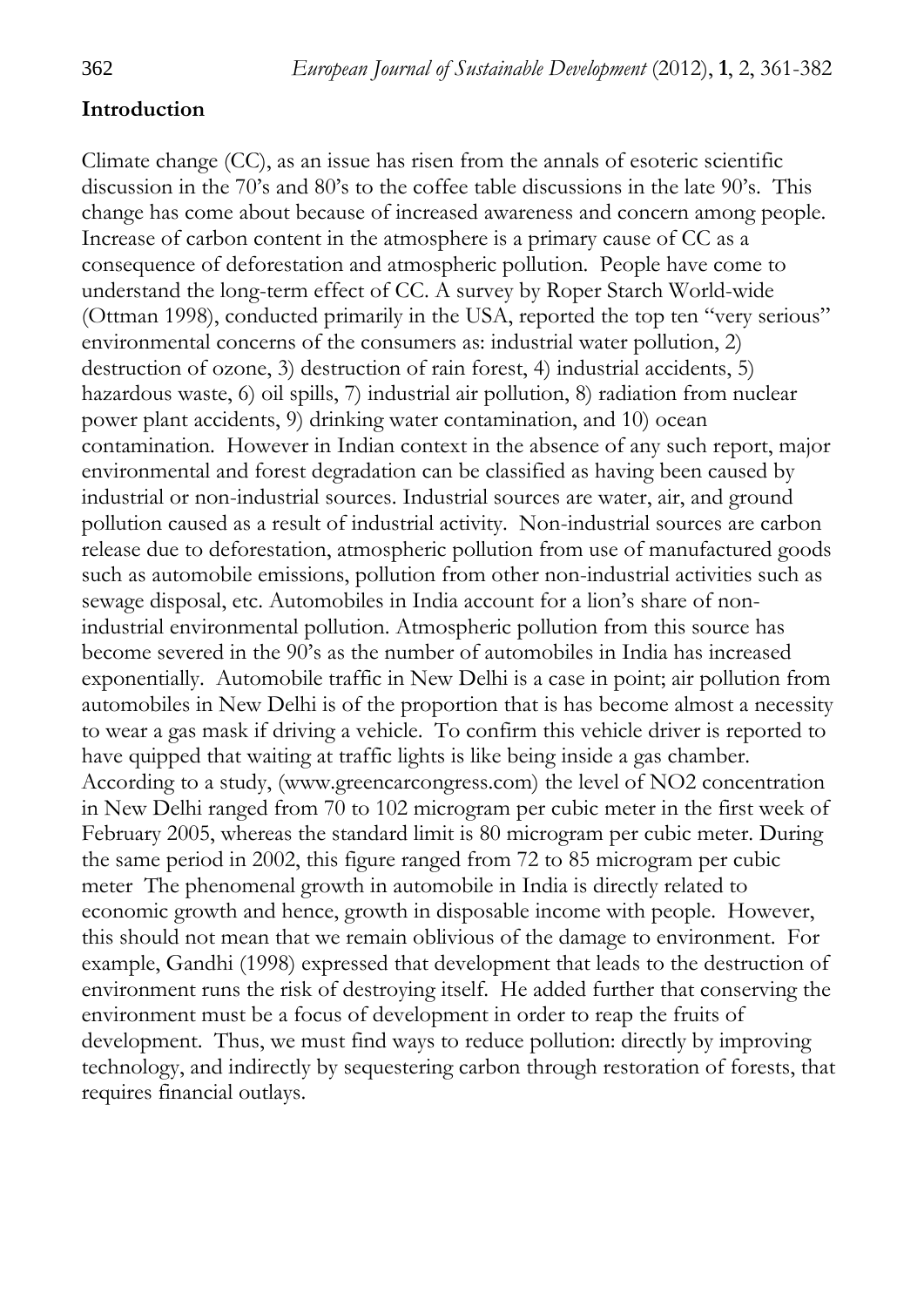As a first step, it may seem feasible that automobile industry and users, in time, should become aware of the pollution caused by them and the cost associated with cleaning such pollution. One of the easiest way to get rid of the excess carbon indirectly from the atmosphere is through sequestering them in forests and cost associated, at least partly, be met by such pollutant—the automobile industry and auto mobile consumers – on the principle that the destroyer invariably must pay for the damage. That is, raising trees as plantation, forest restoration, or tree farming not only would clean the air of excess carbon, but may also mitigate the CC and also spin off benefit it helps to meet the wood or fibber requirement of the society. Therefore, automobile industry, and automobile users, who are major contributors of carbon pollution in air and CC, should become a contributor to the national afforestation and forest restoration efforts. Amount of carbon released by various kinds of automobiles have been estimated and is available as secondary data. Carbon content in a tress is typically 45% by weight (Shrivastava 1998) and it can be sued as a shadow price to determine the contribution of automobile industries and auto users. People owning automobiles may be characterized as having sufficient disposable income that enabled them to spend money such goods. Thus it may be argued that they are capable of meeting part of the cost cleaning such pollution and mitigating CC. Therefore, following objectives have been envisaged in the study. a) to assess level and impact of forest degradation and forest restoration in India, b) to translate carbon pollution level into mitigating CC, b) awareness level of CC in NCR c) measure willingness of consumers to compensate for CC, and d) evolve innovative financial instruments and mechanisms to finance sustainable forest restoration in India.

## RESEARCH METHODOLOGY

This study embodies both primary and secondary data. Pertinent secondary data on sustainable development of forest, forest restoration, role of forest in (particularly were sourced mainly from earlier research works on forests) mitigating and adopting CC, financing and marketability of forest services. An in-depth literature review has been conducted to obtain data from various sources. An attempt was made for comparing available secondary data sources with primary data. The primary data for measuring propensity of consumers/owners of automobiles (automobiles and electronic goods like air-conditions, refrigerators) to support compensatory restoration and other forestry activities were gleaned through a semi-structured questionnaire. The questionnaire was canvassed by face-to-face and telephone interviews to a sample of 300 respondents in New Delhi and Faridabad Cities in the National Capital Region of India, in August-October 2009. The collected data were analyzed using descriptive statistics.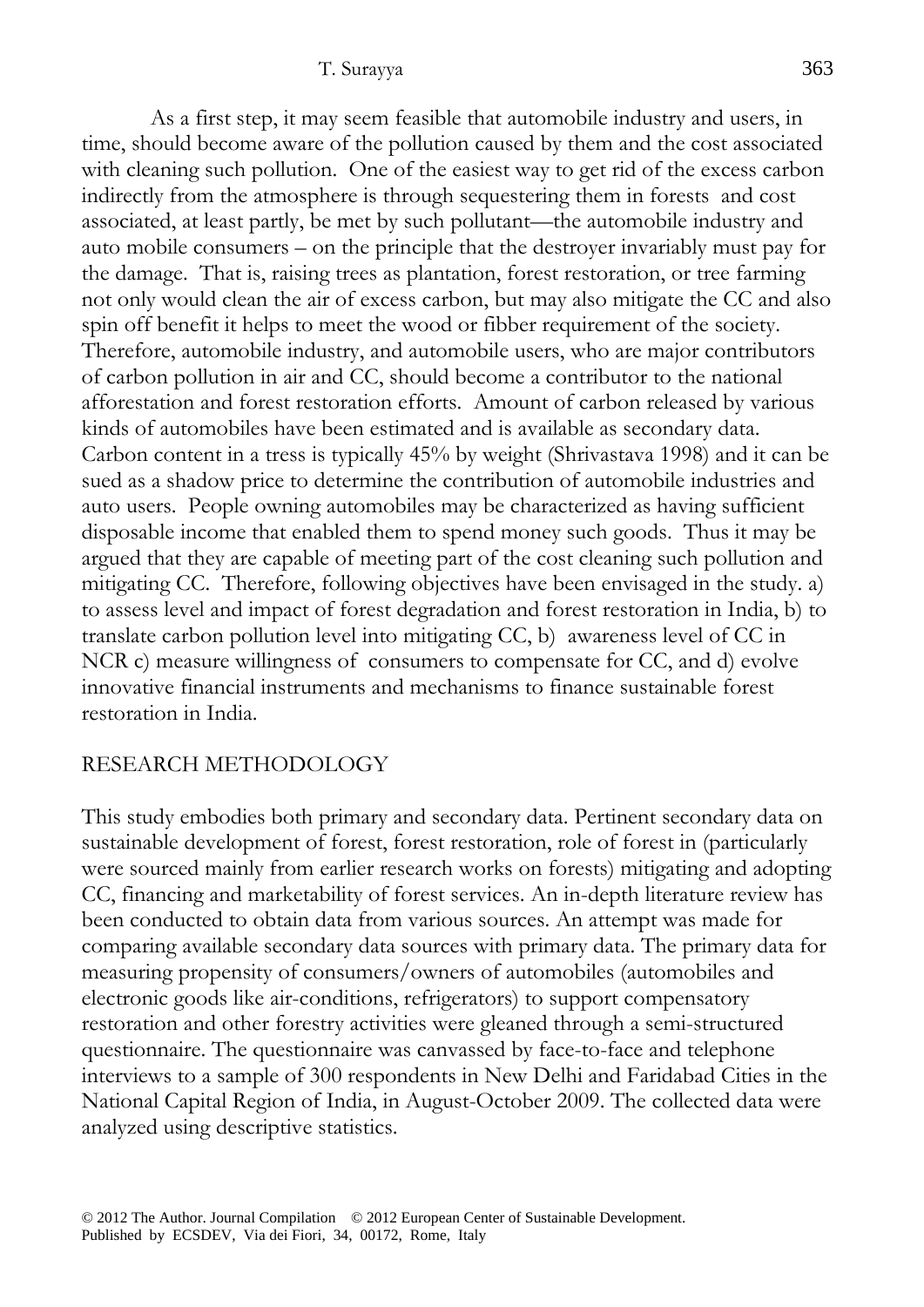#### **Results And Discussions**:

#### **Creation of forest restoration and climate change fund**

Forest is a core requirement for survival and growth of all things. Due to increased

| <b>TABLE 1 Government of India Central</b>     |
|------------------------------------------------|
| <b>Plan Outlay for Ministry of Environment</b> |
| Forest, Government of India                    |

| Year    | Budget /  | % Annual |
|---------|-----------|----------|
|         | Revised   | growth   |
|         | estimates | rate     |
|         | INR. in   |          |
|         | million   |          |
| 1996-97 | 45700     |          |
| 1997-98 | 44000     | $-03.7$  |
| 1998-99 | 46800     | 06.4     |
| 1999-00 | 61000     | 30.3     |
| 2000-01 | 61000     | 0.0      |
| 2001-02 | 90000     | 47.5     |
| 2002-03 | 94000     | 04.4     |
| 2003-04 | 95000     | 01.1     |
| 2004-05 | 105000    | 10.5     |
| 2005-06 | 129500    | 23.3     |
| 2006-07 | 133900    | 3.4      |
| 2007-08 | 140000    | 4.6      |
| 2008-09 | 150000    | 7.1      |
| 2009-10 | 165000    | 10.0     |
| 2010-11 | 220000    | 33.3     |
| Mean    | 105390    | 19.7     |

remember always. Therefore restoring forests *Source: http://indiabudget.nic.in/*

and reviving the exhausted inventory is indispensable, which requires three different resources such as; a) Physical, b) Human, and c) financial resources. This paper focuses on financial resource required for restoration of forests and mitigating CC. Financing of forest restoration here means everybody of us generously march forward to render financial population and evolved technology, the forests have been unduly exploited that has been causing pollution, ecological imbalance and CC. World over (wwf-1998) every minute approximately 50 acres (22 hectares) of forest cut down. The world loses (WBG-2009) about 13 million hectares of forests each year, (25 hectares per minute, an increase 3 hectare per minute compare to 1998 WWF estimates), much of it in tropical developing nations. To compensate this massacre every minute US\$ 11880 as per 1998 estimates and as per 2009 estimates it is US\$ 13500, funds should be invested for long term sustenance of the forests and mitigating CC. Destruction of these forests, along with other land use activities; result in an estimated 20 percent of the annual global greenhouse gas emissions. The moral is this "Hay while the sun shines" which one should

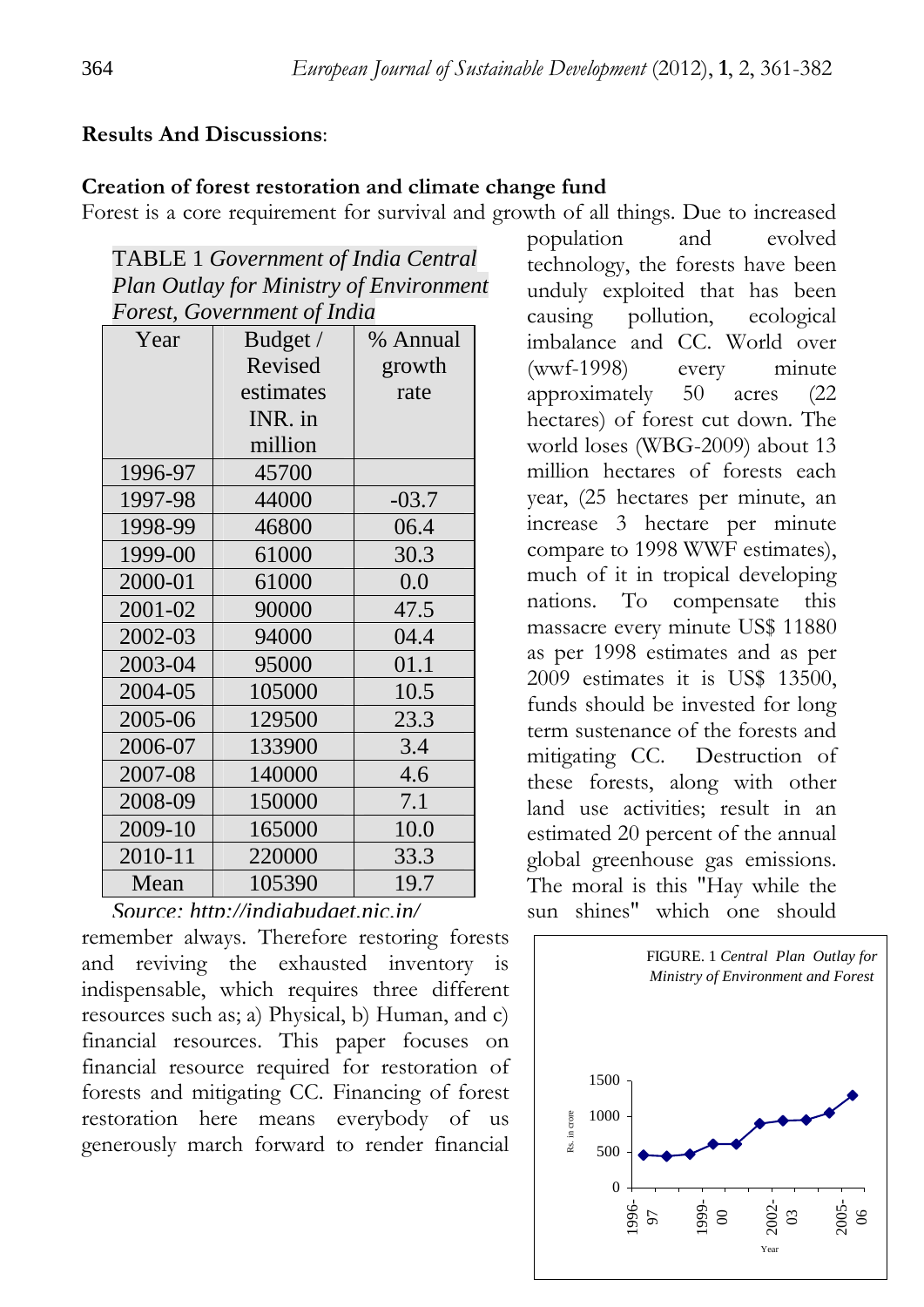assistance to restore the forests and mitigate CC. Financial investment in forests is defined (www.fao.org) as the "Use of current financial resources to accumulate forest capital assets and thereby expand productive capacity of forests for the future". Secondly where will the financial resources com from (equity and debt)? For natural forestry projects, it come through government budget allocations (in India, on an average 105.39 billion INR p.a. from 1996-97 to 2010-11) are being considered (table 1 and fig. 1 up to 2005-06) to be equity and the other sources like borrowing from market/ public or financial institutions which is not current practice of forest department but need to go for markets if required, like any other public sector agencies, like National Highway Authority of India (NHAI) in India, in the near future. The third area of forestry financial management is profit planning includes how to serve the debt and repaying to the exchequers revenues generated from forests. The design of the global climate policy and finance architecture is also the one of the main focus areas of the ongoing international negotiations toward long-term cooperative action by all countries. Therefore it is essential to create a CC and forest restoration fund of India, (pooling funds from above mentioned innovative financial instruments like green taxes and green cess on petroleum products, and also through issue of long term forestry bonds) in lines with the World Bank's Climate Investment Funds. Forestry has not been (*C. Luttrell* 2007) popular under the CDM due to high transaction costs and other restrictions. To date, most funding for forestry has occurred through voluntary markets. More recently, there has been increasing international debate over the potential for 'Reducing Emissions from Deforestation and Forest Degradation' (REDD) and the imminent implementation of some pilot schemes with multilateral funding

## **Climate Change (CC)**

*Global view*: CC epitomizes the (TWG 2009) complexity of the development challenge in a globalising but still highly unequal world. It magnifies growing concerns about food security, water scarcity, and energy security. In its Fourth Assessment Report, the Intergovernmental Panel on Climate Change (IPCC 2007) made clear that the evidence of the warming of the climate system is unequivocal. Over the last century, there are empirical records of widespread increases in observed air and sea temperatures, sea-level rise, melting sea-ice and glaciers, and reduction of snow cover. Climate change has the potential to reverse the hardearned development gains of the past decades, and impede the progress toward achieving the Millennium Development Goals (MDGs), such as eradicating poverty, combating communicable diseases, and ensuring environmental sustainability. The anticipated impacts of climate change, which could begin to occur within the next two to three decades, include: dangerous floods and storms; exacerbated water stress; decline in agricultural productivity and food security; and further spread of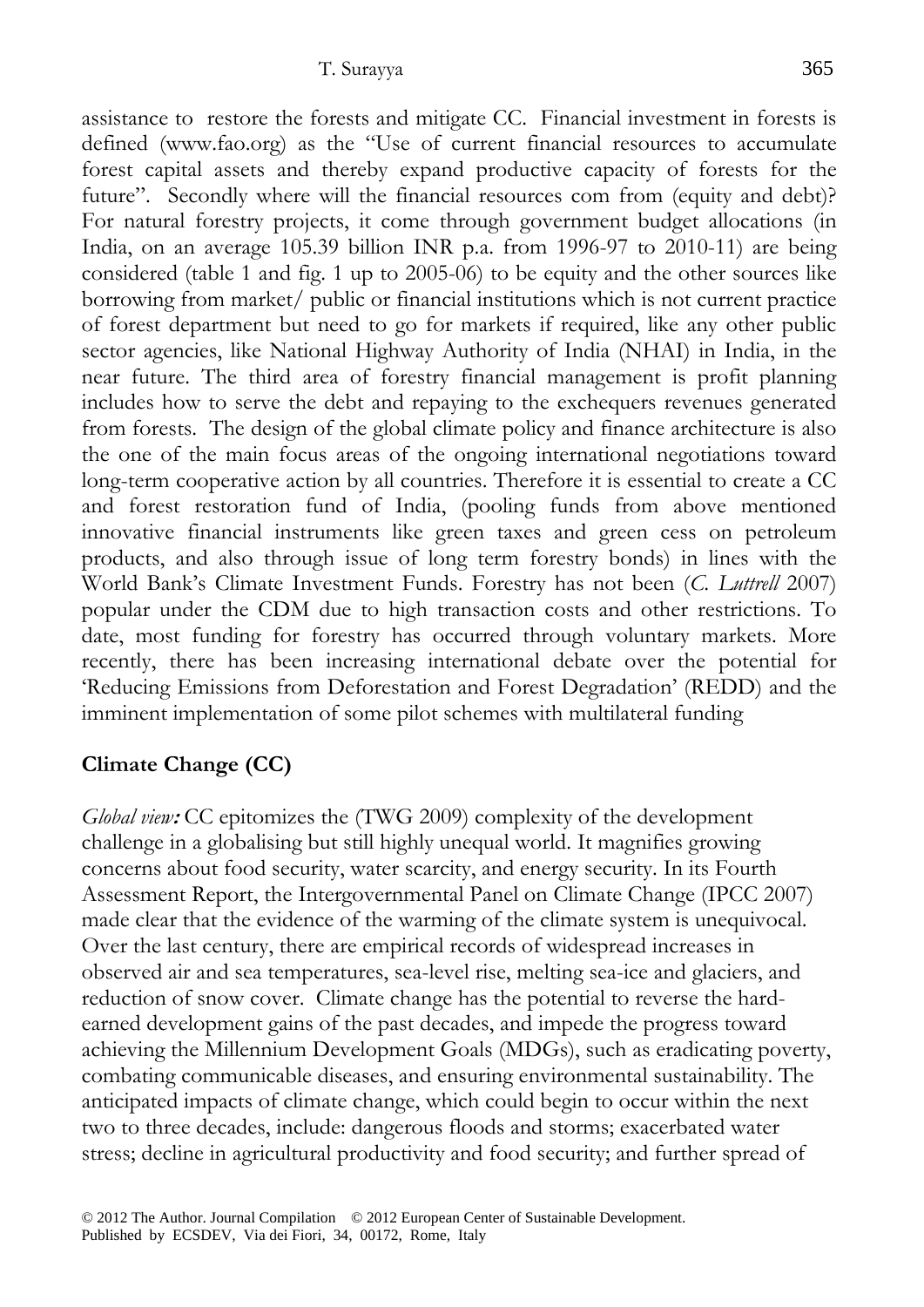water-related diseases, particularly in tropical areas. An effective response to climate change must combine both mitigation—to avoid the unmanageable—and adaptation, to manage the unavoidable (Global estimates and investment requirements for both shown in annexure 2). Most of the warming trend observed since the mid-20th Century is very likely due to an increase in anthropogenic greenhouse gas (GHG) concentrations, particularly of carbon dioxide (CO2) caused by activities such as fossil fuel use and land use changes. While the Earth is likely to already be committed to the level of warming within 2 degrees Celsius, the challenge remains to curtail global greenhouse gas (GHG) emissions so that it will be feasible to "manage the unavoidable" without incurring costs and impacts of a catastrophic magnitude.

Delhi Metro considers (E. Sreedharan-2009) it as a comparative advantage to be able to address the challenges of climate changes as early as possible. If it is left unabated, climate change would most certainly reverse the hard-earned development gains in which the poorest are most likely to suffer the earliest and the most. Some of the major impacts include water scarcity problems, increased intense tropical storm activity, storm surges and hurricanes, food security concerns and adverse health impacts. The most likely causes of global warming and climate change are the anthropogenic greenhouse gas (GHG) emissions, mainly carbon dioxide (CO2) from burning of fossil fuels and changing land use. India is world's fourth largest economy and fifth largest greenhouse gas (GHG) emitter. Transport sector contributes 20-25% of GHG emissions worldwide. There is therefore a pressing need to scale up support to sustainable transport and urban development programmes.

The massacres (M. Colchester) in Peru and the cyclone in Bangladesh reinforce arguments that forest peoples' rights are central issues both in steps to curb forest loss and in adapting to climate change.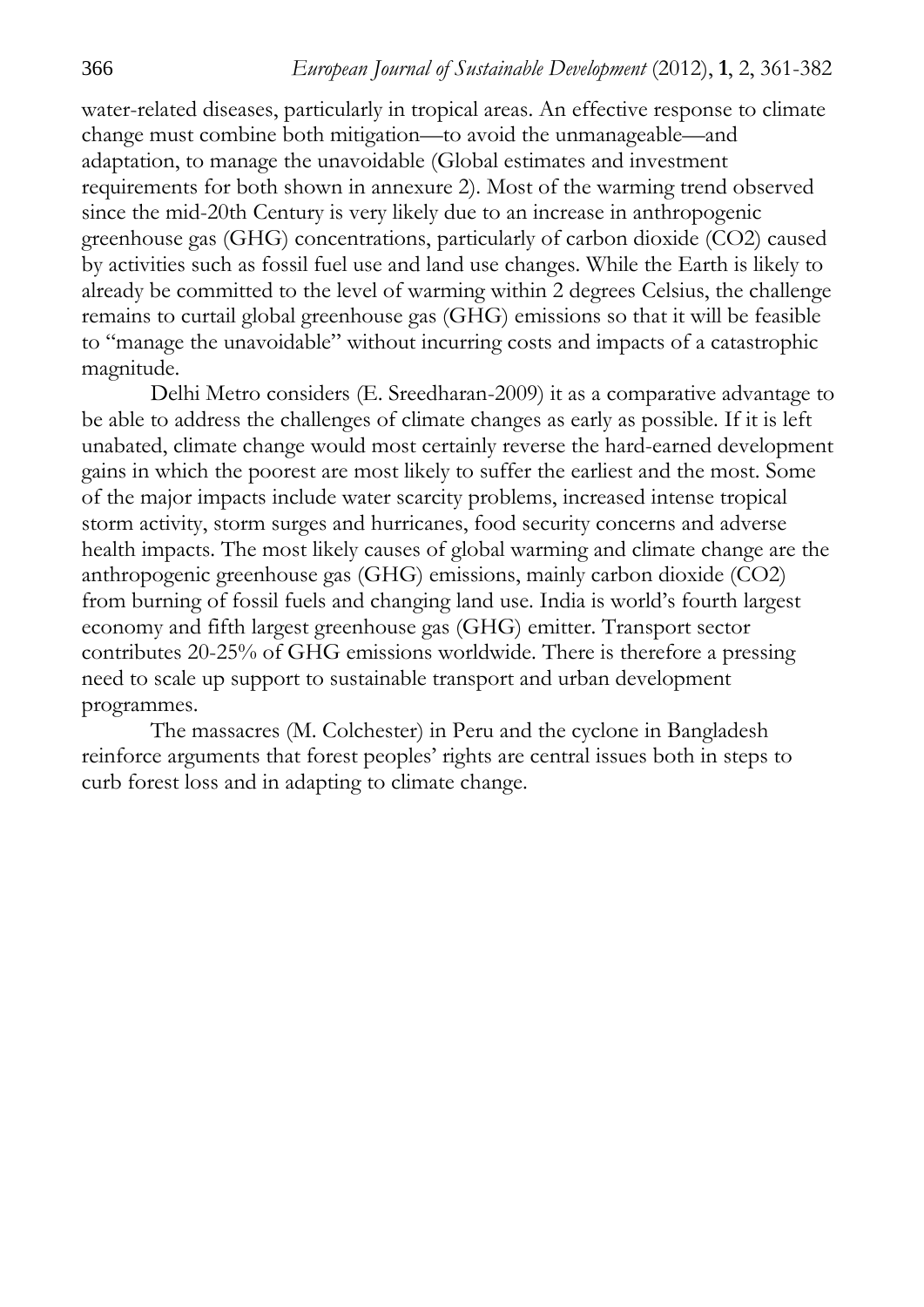*Forest restoration fund***:** to meet multiple objectives like attaining 33% forest cover, through forest restoration, arresting dwindling biodiversity, mitigating CC, and improving livelihoods, creation of forest restoration fund is an essential step that



can be initiated by the government of India. Financial resources to be tapped for creating this type of fund can include introducing green taxes, collecting cess on income tax or petroleum products, compulsory investment in forest development bonds, etc. There is global evidence of creating such funds for sustainable forest management. For example, a plantation development fund has been established in Ghana to support plantation development by private sector (Yeboah 2001). In India timber was considered the only important contribution of the forests, that remits sizable revenues amounting to 2% of India's GDP. NTFPs, such as tamarind, *Bauhinia vahll* leaves, sal (*Shorea robusta*) leaves and seeds, dammars, resin, butter fats, tannin, Aonla (*Emblica officinalis*) etc., are gaining importance for sustainable forest management as nearly 80% of forest dwellers in India depends on NTFPs (Shiva & Jantan 1998). A large portion, 25 to 55% of their subsistence is derived from NTFPs harvest, collection and trade. Community involvement (K. Manivong and P Sophathilath-2007) in managing forests and natural resources has been recognised and strongly encouraged by the Government of Lao PDR since the first National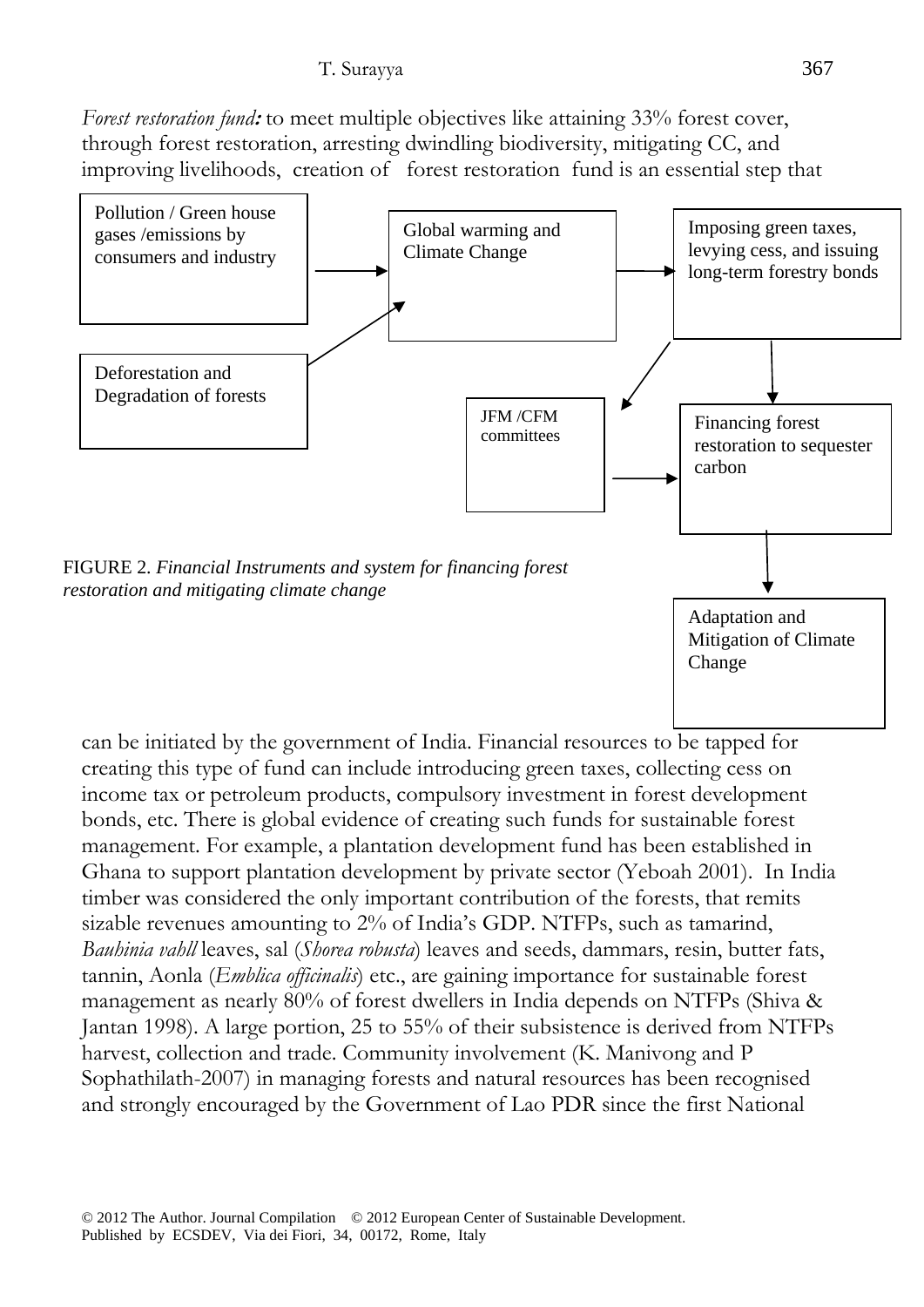Forestry conference in1989, emphasizing that the maintenance of the healthy and productive forests is central to the rural livelihoods.

All these are vindication for role of forests in various spheres. Hence, restoration of forest not only mitigates CC but also renders other above said benefits. But the problem is from where does fund for financing forest restoration come? The probable answer can be, augmenting innovative financial instruments, to raise the required outlays. Process of such fund raising system to finance forest restoration and mitigate CC, and also innovative financial instruments to be deployed to raise fund is shown in figure 2. Figure 2 showing the process of creating forest restoration and climate change fund for mitigating and adopting climate change. Pollution / Green House Gases (GHG) emissions generated by consumers while consuming electronic products & automobiles and industry in the course of manufacturing goods and services, that are one of the primary causes for Global warming and CC. Hence, consumers and industry are responsible for GHG that lead to CC. Therefore they should invariably compensate via innovative financial instruments including paying green taxes and cess directly or indirectly compelling them to invest in long-term forestry bonds, for the damages caused by them to the environment and causing CC. Thus the forestry restoration and CC fund can be created in lines with World Bank's climate investment fund. With the help of this fund forest restoration projects can be financed involving local communities though Joint Forest Management (JFM) committees and Community Forest Management (CFM) committees mechanism for effective and efficient forest restoration and inclusive development, that would eventually helps in mitigation and adoption measures of CC.

A field survey has been conducted with the help of a structured questionnaire that was administered to 300 respondents, to measure the consumers' propensity to compensate for the pollution caused by them. The results of the survey are tabulated in table 2. The survey reveals that 40% of respondents preferred to compensate by way of collecting cess on petroleum products, 22% preferred in investing in low coupon rate long term forestry bonds. More than half (57%) of the respondents favoured introducing a compulsory investment in forestry bonds, 20% preferred the imposition of direct green taxes, 10% of the sample said that they would prefer cess on income tax and 8% voted for other instruments. Hence, it can be deduced that policy makers can consider levying cess on petroleum products and issuing forestry bonds as sources for financing forest restoration fund. The awareness rate about pollution /GHG emission caused by them is 100% in automobile users and 92% in electronics goods consumption and 88% of the sample favored both technology transitions (improvements) and forest restoration for carbon sequestration, as CC mitigation and adaptation measure which is in line with global preferences. It is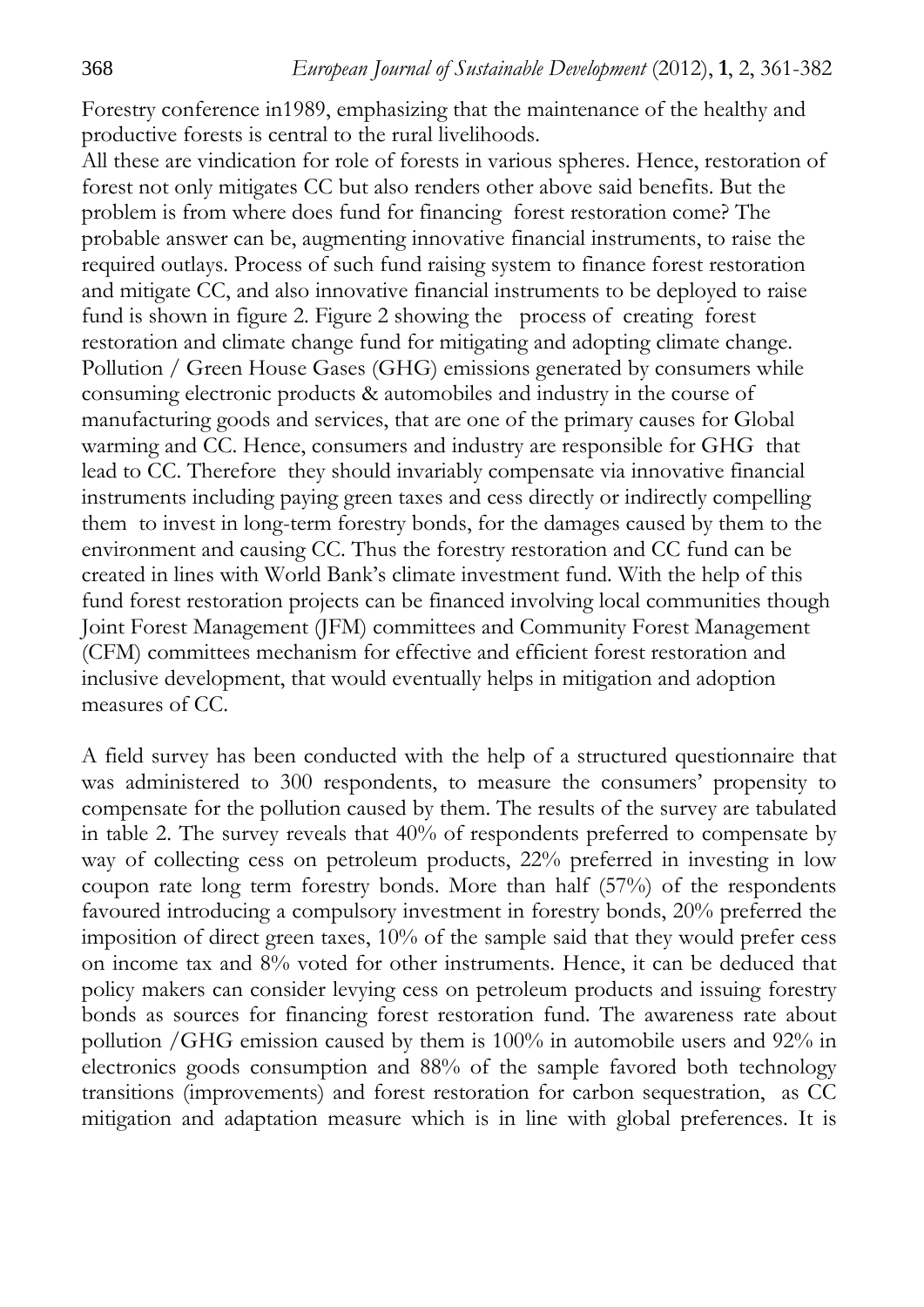pertinent to mention, some other select global example of value of payments for biodiversity are exhibited table 3 below.

TABLE 2*. Measuring propensity of consumers (automobile and electronic goods) to support forest restoration fund* 

| Variable                                           | Automobile pollution |               | Electronic goods (air-conditioner,       |                |               |                                       |              |       |             |  |
|----------------------------------------------------|----------------------|---------------|------------------------------------------|----------------|---------------|---------------------------------------|--------------|-------|-------------|--|
|                                                    |                      |               | refrigerator) pollution/ Ozone depletion |                |               |                                       |              |       |             |  |
|                                                    | Aware                |               | Not aware                                |                |               | Aware                                 |              |       | Not aware   |  |
| Rate of                                            | 100%                 |               | $\theta$                                 |                |               | 92%                                   |              | $8\%$ |             |  |
| awareness                                          |                      |               |                                          |                |               |                                       |              |       |             |  |
| Total number of two                                |                      |               | 185                                      |                |               | Total number of four                  |              | 115   |             |  |
| wheelers owned in the                              |                      |               |                                          |                |               | wheelers owned in the                 |              |       |             |  |
| sample                                             |                      |               |                                          |                |               | sample                                |              |       |             |  |
| % of respondents own                               |                      |               | 33%                                      |                |               | % of respondents own                  |              | 90%   |             |  |
| air-conditioners                                   |                      |               |                                          |                |               | refrigerator                          |              |       |             |  |
| Preferences of respondents to reduce the pollution |                      |               |                                          |                |               |                                       |              |       |             |  |
| % favoured                                         |                      |               | % favoured                               |                |               | % favoured technology transitions and |              |       |             |  |
| technology                                         |                      | afforestation |                                          |                | afforestation | 88%                                   |              |       |             |  |
| transitions                                        | $12\%$               |               |                                          |                |               |                                       |              |       |             |  |
|                                                    |                      |               |                                          | 10%            |               |                                       |              |       |             |  |
| Instrument preferred                               |                      |               | Direct                                   | Cess on        |               | Cess on                               | Investing in |       | Other       |  |
| for compensating                                   |                      | taxes         |                                          | income         |               | pretroleum                            | low coupon   |       | insutrument |  |
| pollution caused by                                |                      |               | (green                                   | tax            |               | products                              | rate long    |       |             |  |
| sample consumers                                   |                      | $\tan$        |                                          |                |               |                                       | term         |       |             |  |
|                                                    |                      |               |                                          |                |               |                                       | forestry     |       |             |  |
|                                                    |                      |               |                                          |                |               |                                       | bond         |       |             |  |
|                                                    |                      | 20%           |                                          | 10%            |               | 40%                                   | $22\%$       |       | $8\%$       |  |
| Compulsory                                         |                      |               |                                          | Favoured 57.2% |               | Not favoured 42.8%                    |              |       |             |  |
| investment in                                      |                      |               |                                          |                |               |                                       |              |       |             |  |
| forestry bonds                                     |                      |               |                                          |                |               |                                       |              |       |             |  |

*Source: field survey 2009*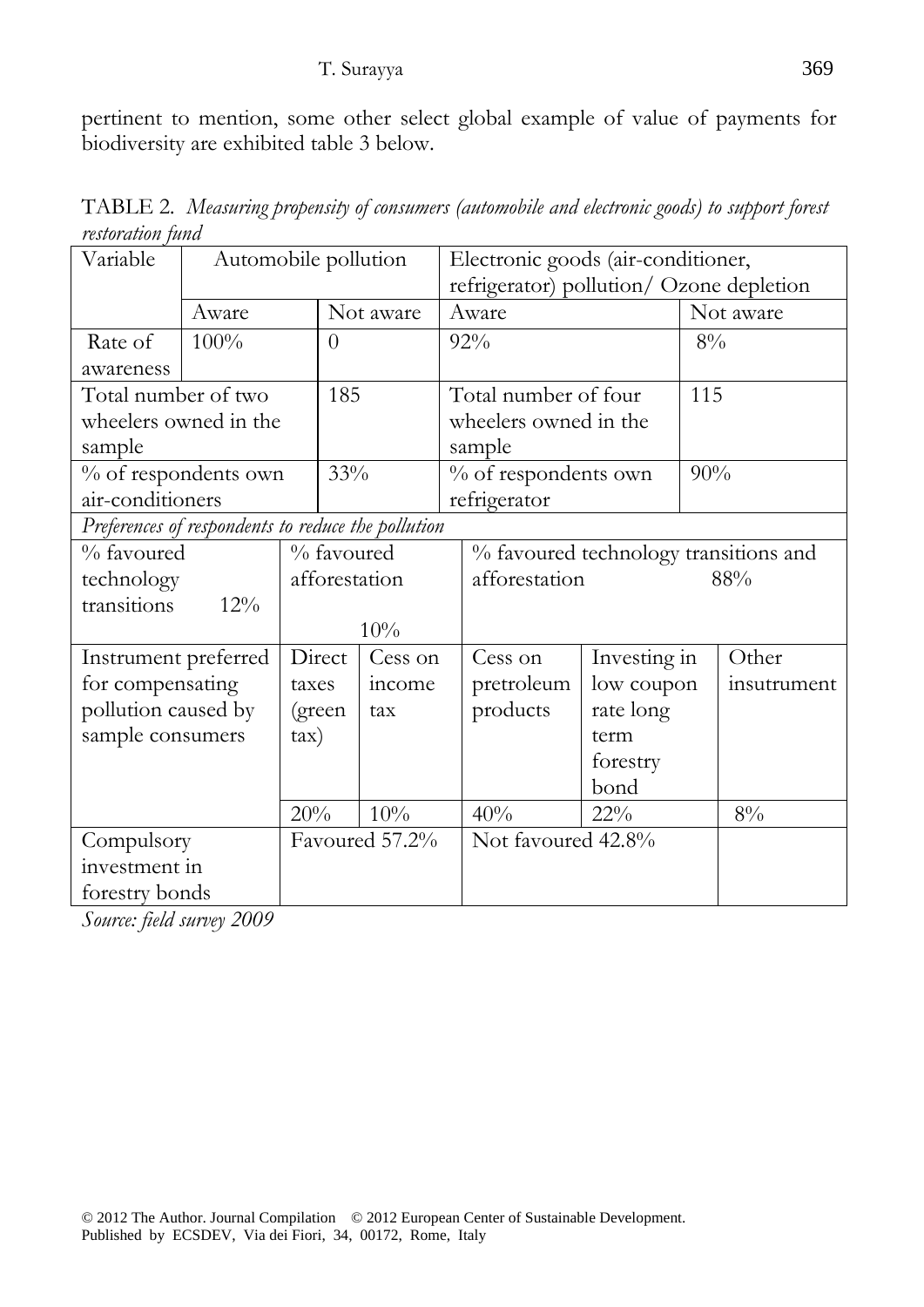| Payment scheme        | Country       | Type of payment/commodity               | Estimated value   |
|-----------------------|---------------|-----------------------------------------|-------------------|
| Critical              | Developing    | Fund to finance diverse groups to       | US\$ 150 million  |
| Ecosystems            | countries     | protect biodiversity                    | capitalization    |
| Partnership (World    |               |                                         |                   |
| Bank,                 |               |                                         |                   |
| Conservation          |               |                                         |                   |
| International,        |               |                                         |                   |
| Global                |               |                                         |                   |
| Environment           |               |                                         |                   |
| Facility)             |               |                                         |                   |
| Ejido financing of    | Mexico        |                                         | US\$14 million    |
| local pas-7 million   |               |                                         |                   |
| hectares              |               |                                         |                   |
| <b>BOCOSA Project</b> | Costa Rica    | Payments to farmers to conserve their   | US\$24/hectare    |
| (Osa Penninsula)      |               | lands                                   | /year             |
| Payment for           | Costa Rica    | Compensation to forest owners for the   | US\$221-          |
| environmental         |               | ecosystem services of their lands, as   | 344/hectare/year  |
| services              |               | included in 1996 Forest Law             | Total: US\$14     |
|                       |               |                                         | million           |
| Shade-grown           | Mesoame-      | Coffee trees grown among other trees,   | US\$ billion for  |
| coffee                | rica          | enhancing biodiversity                  | sale of shade-    |
|                       |               |                                         | grown coffee in   |
|                       |               |                                         | US alone          |
| Privately protected   | Chile         | Private investments in\land             | <b>NA</b>         |
| areas                 |               | conservation including: private parks,  |                   |
|                       |               | land donations to national park system, |                   |
|                       |               | conservation communities, eco-real      |                   |
|                       |               | estate and ecotourism, and private      |                   |
|                       |               | administration of government            |                   |
|                       |               | conservation lands                      |                   |
| Wetland banking       | <b>US</b>     | Developers who have mitigated off-site  | $US$7,500-$       |
|                       |               | draw from bank of 'mitigation' credits  | $100,000/a$ cre   |
|                       |               | to offset damage to wetlands as         | (cost of banking  |
|                       |               | development is implemented              | credits)          |
| Bioprospecting        | Worldwide     | Biodiversity prospecting, primarily     | US\$17.5          |
|                       |               | pharmaceutical, to market products and  | billion9natural - |
|                       |               | conserve forests                        | product drugs)    |
| Ecological value-     | <b>Brazil</b> | Mechanism that compensates              | US\$150 million   |
| added tax             |               | municipalities that have conservation   | (Prana State)     |
|                       |               | areas. Stimulates improvement of        | US\$45 million    |
|                       |               | existing areas or creation of new areas | (Minas Gerais)    |

TABLE 3 *Value of payments for biodiversity conservation: selected examples*

*Source : S. Scherr, A. White & A. Khare, 2004*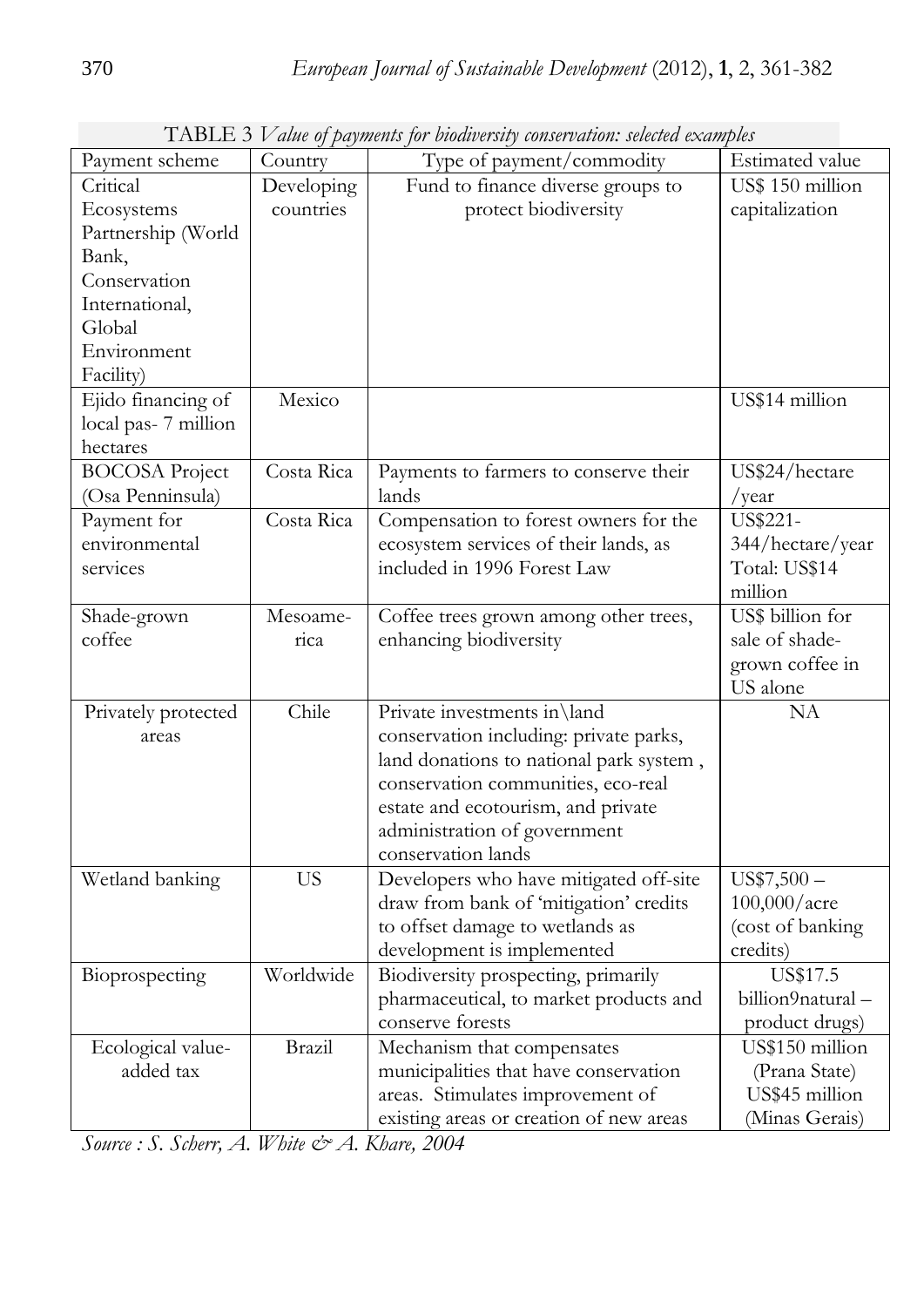#### **Innovative instruments to finance sustainable forest development and forest restoration select global cases:**

The financing and overall management of natural forests are traditionally responsibilities of national governments. But in the recent past forestry sectors are experiencing decrease in public financial resources to finance and manage the natural forests. From data in Table 4 reproduced from Khare (2003), it can be inferred that the official development assistance for sustainable forest decreased by almost 100% (US\$2–2.2 billion in early 1990s to 1–1.2 billion in early 2000s), and that for protected areas was US \$700–770 in early 90s to 350–420 in early 2000s, about 48% decrease. Whereas philanthropic sources of financial flow has posted an increase of about 75%, and communities sources were also posted tremendous increase of about 356%, between the same periods.

|                   | Sustainable forest | Sustainable                    | Protected    | Protected    |
|-------------------|--------------------|--------------------------------|--------------|--------------|
| Source of finance | management (early  | forest                         | areas (early | areas (early |
|                   | 1990s              | management                     | 90s)         | $2000s$ )    |
|                   |                    | $\text{(early } 2000\text{s)}$ |              |              |
| Official          | 2 billion-         | 1 billion-                     | 700          | 350          |
| development       | 2.2 billion        | 1.2 billion                    | million-     | million-     |
| assistance        |                    |                                | 770          | 420          |
|                   |                    |                                | million      | million      |
| Public            | <b>NA</b>          | 1.6 billion                    | <b>NA</b>    | 598          |
| expenditure       |                    |                                |              | million      |
| Philanthropy*     | 85.6 million-      | 150 million                    | <b>NA</b>    | <b>NA</b>    |
| Communities **    | 365 million        | 1.3 billion                    | <b>NA</b>    | <b>NA</b>    |
|                   | -730 million       | -2.6 billion                   |              |              |

TABLE 4. *Estimated financial flows for forest conservation (US\$)*

Source: Khare (2003) as reproduced by S. Scherr, A. White & A. Khare (2004). \* Including self-financing and in-kind NGO contributions

\*\* Self-financing and in-kind contributions from indigenous and other local communities.

 $NA = not available$ 

## **Role of forest restoration in mitigating climate change**

Forests play important role in carbon sequestration. Primary forests are greater sources of carbon sequestration, followed by logged forest, shifting cultivation, complex and simple agro-forestry (Figure 3). All national and global agencies should strive to protect and enhance the health of primary forests and forest cover as it is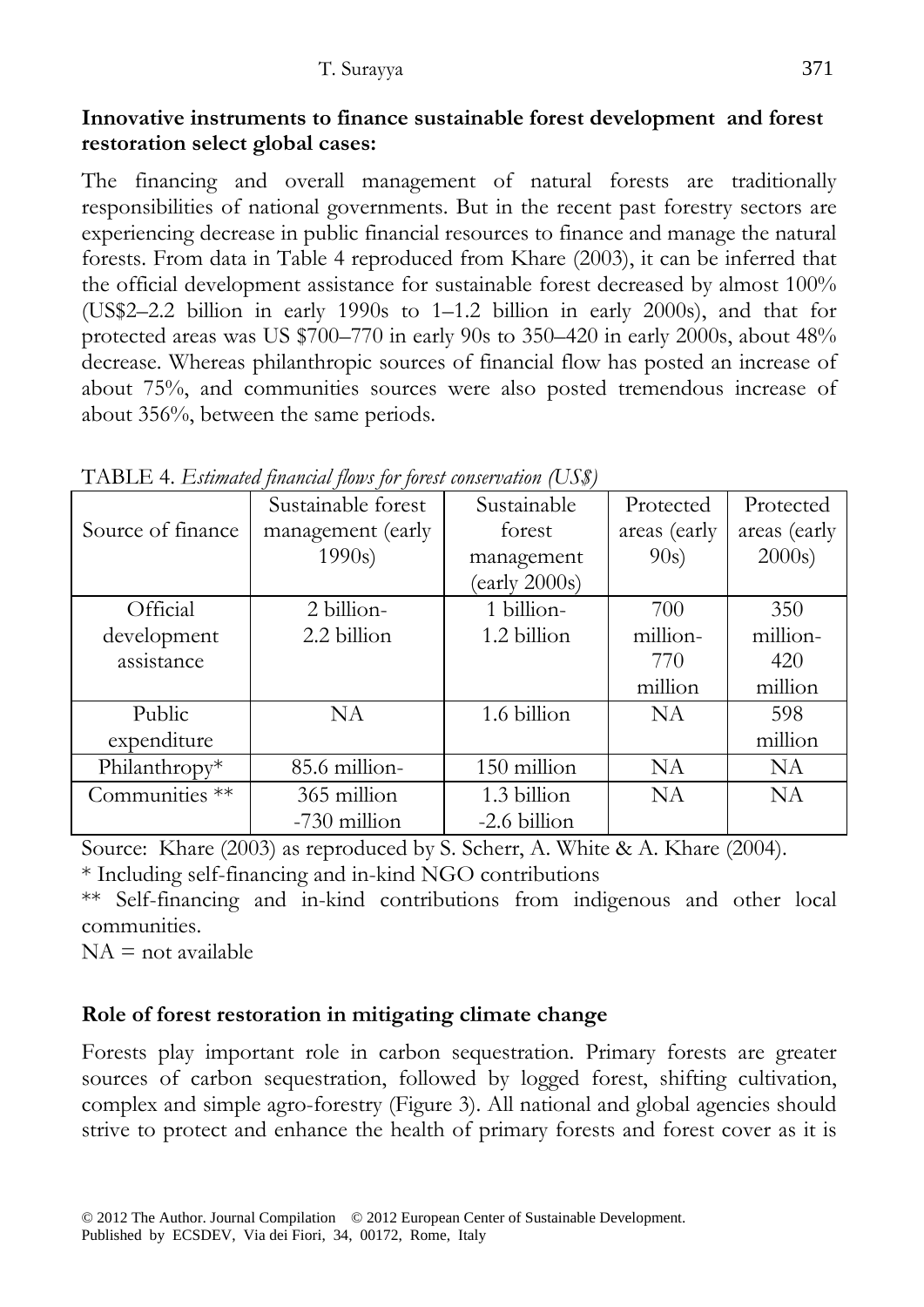not only the greater source of carbon sequestration and mitigating CC, but also provides many direct vital services like, supply of timber, non-timber forest products, soil conservation, wildlife habitat, maintaining tribal culture, etc. Restoring and protecting forests will also contribute to industrial/economic development as they sequester carbon, industries can then produce more. Increasing industrial production means more emission but that can be offset with increased forests restoration efforts without contributing to global warming and climatic changes. Investment in forests may have greater benefits vis-à-vis investment in other instruments like fuel-efficient technology.



**FIGURE 3.** *Carbon sequestration in the humid tropics by vegetation type* 

#### **Financeability of forest restoration**

Important services like oxygen, carbon abatement, mitigation of CC etc., will be accrued from forest restoration. Global efforts to raise fund, to finance these services are however yet to created a sizable volume of trade due to nonexcludability of the beneficiaries. There is also no competition amongst the beneficiaries as the forest services are, as of now, available abundantly. All these are proving to be hindrances for Financeability of non-economic services of the forest restoration, as the consumers/beneficiaries have no direct incentive to pay for the purveyors of forest restoration. The major traditional and some of emerging financial instruments that are available to promote forest services are shown in Table 5.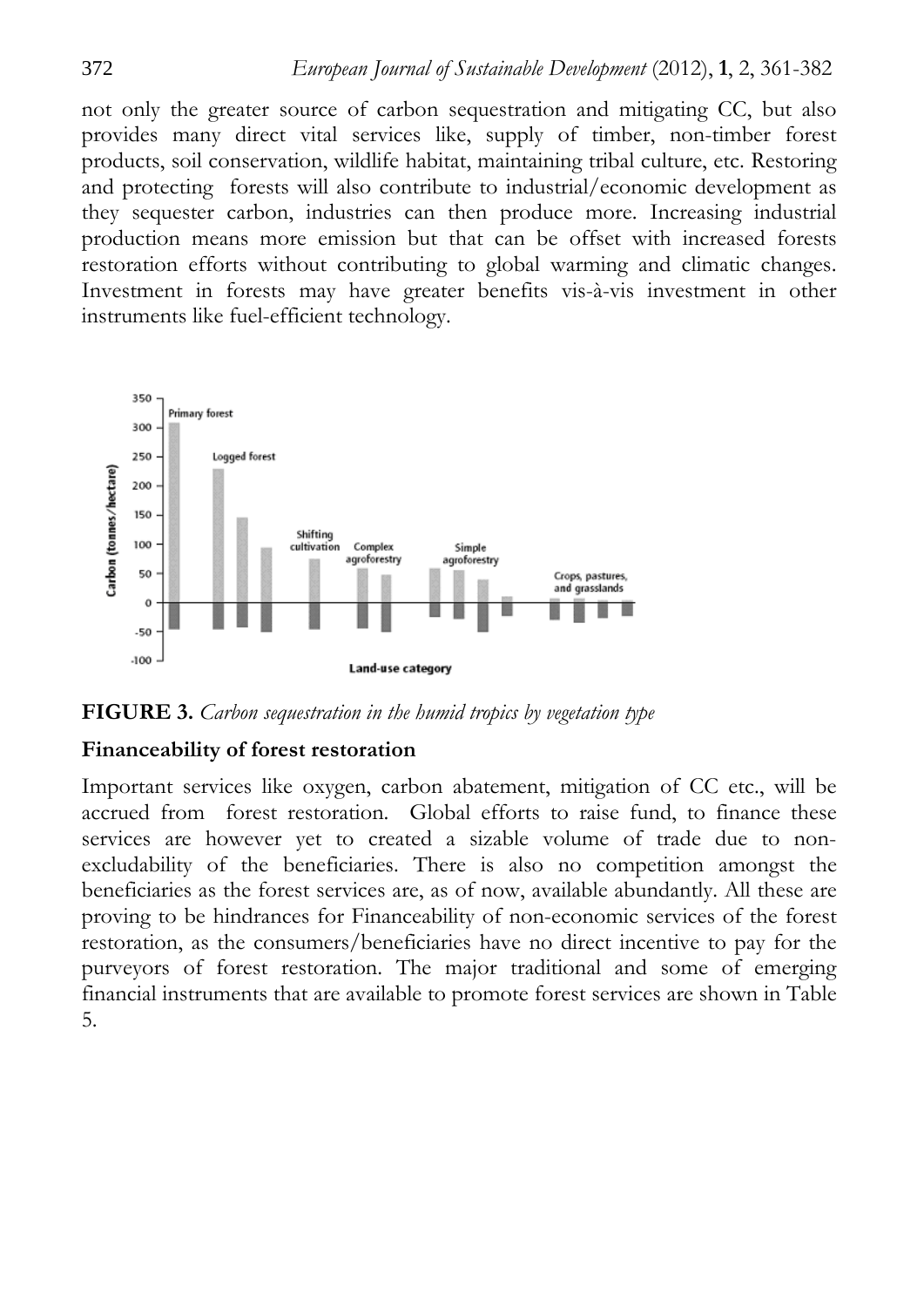| Lead actors       | Instrument                                                                                                                       | <b>Examples</b>                                                                 | Who pays?                                                         |
|-------------------|----------------------------------------------------------------------------------------------------------------------------------|---------------------------------------------------------------------------------|-------------------------------------------------------------------|
| Government        | Public<br>direct<br>management of<br>forest resources                                                                            | National forests and<br>forest protected areas                                  | Government<br>(taxpayers)                                         |
| Government        | Regulation<br>forest<br>private<br>resource<br>management                                                                        | of   Harvest<br>permits,<br>rules<br>logging<br>on<br>methods                   | Private<br>forest<br>$\&$<br>owners<br>managers                   |
| Government        | Support services<br>forest<br>for<br>owners/users'<br>own initiatives                                                            | Technical assistance<br>program for forest<br>owners to improve<br>management   | Government<br><b>Or</b><br><b>NGOs</b>                            |
| Government        | Public pricing<br>policies<br>to<br>reflect<br>ecosystem costs<br>and benefits                                                   | Lower tax rate<br>on<br>forested land                                           | Mixed:<br>indirect<br>incentive<br>(outcome<br>nor<br>measured)   |
| Government        | Open trading<br>deals under<br>a<br>regulatory<br>cap<br>or floor                                                                | Carbon<br>trading<br>under<br>Kyoto<br>the<br>protocol                          | Consumer<br><b>or</b><br>producers subject<br>to cap (least cost) |
| Government/Market | Public payments<br>to private land<br>forest<br>and<br>to<br>owners<br>maintain<br><b>or</b><br>enhance<br>ecosystem<br>services | Agro-environment<br>payments for forest<br>conservation<br>easements on farms   | Government                                                        |
| Market            | Self-organizing<br>private deals                                                                                                 | Payments by a water<br>bottling company to<br>watershed<br>upstream<br>managers | Private company,<br>NGO,<br>community (user)                      |
| Market            | Ecolabelling of<br>forest or farm<br>products                                                                                    | Forest certification                                                            | Consumer,<br>immediately                                          |

**TABLE 5.** *Instruments to promote forest ecosystem services* 

*Source: S. Scherr et al. (2004)*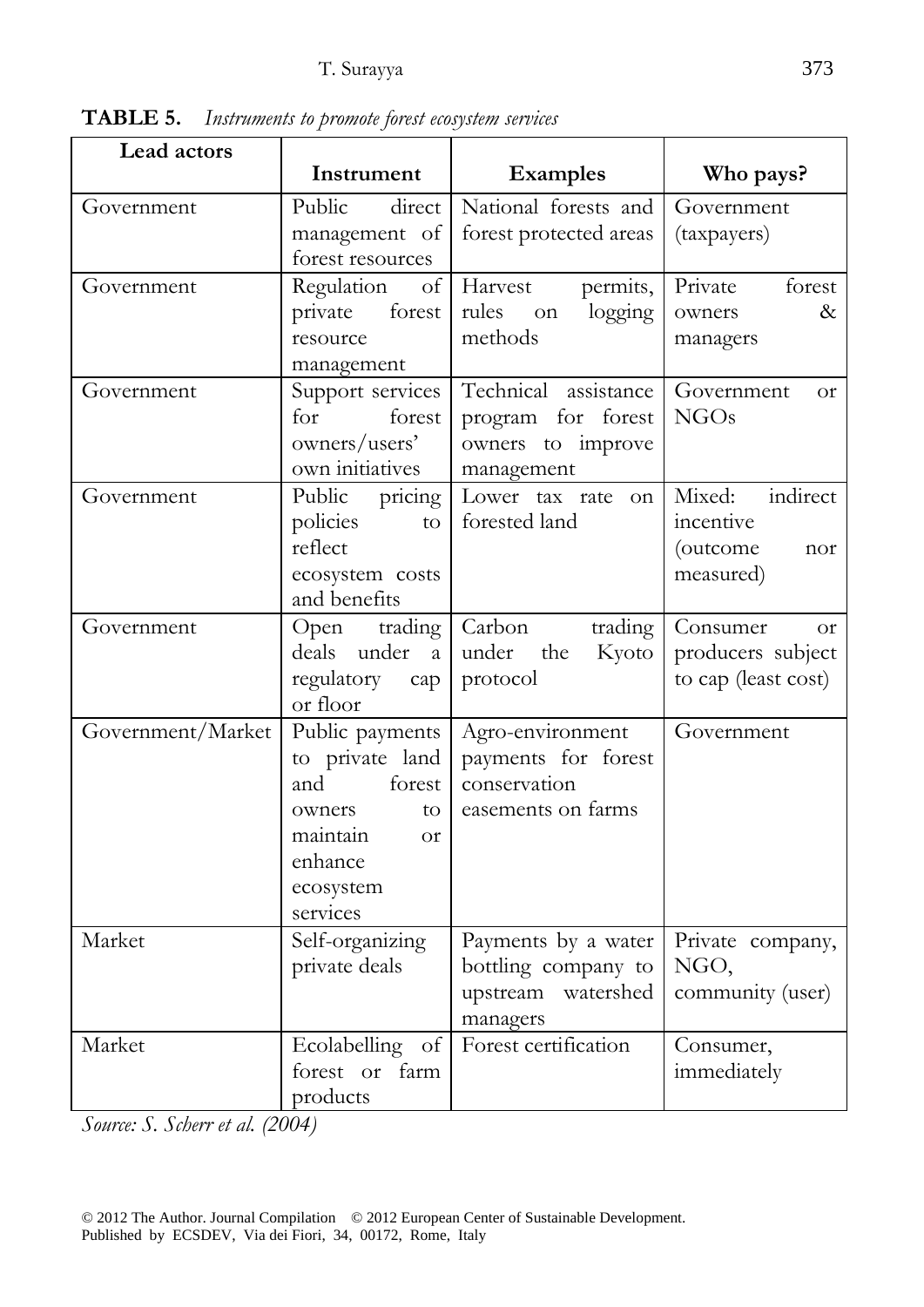The policy makers would not often consider these vital forest services in policy making. Moreover where the opportunity cost of land for forest (income from timber and NTFP) is less than for other projects like infrastructure, agriculture, real estates, industrial development, forests would be converted into these high opportunity cost projects. Hence, it is strongly advocated that national and international policy makers should consider vitality of the forest ecosystem and provide direct incentive in the form of generous budgetary support and allocation, and indirectly raise additional financial resources by way of levying cess and imposing indirect taxes for sustainable forest development. There is adequate global evidence that market based instruments are effective and efficient if they are designed meticulously for sustainable development (Pagiola *et al.* 2002).

### **Estimated economic value of forest**

It was observed in India that out of the nine forest divisions surveyed only one division posted surplus. This was largely due to the non-accounting for benefits accruing from forests other than timber. If these divisions have taken into account the various services, using estimates proposed by Pearce & Pearce (2001) (Table 6), than all these

divisions may probably post surplus.

**CONCLUSION** 

Climate change (CC), as an issue has risen from the annals of

esoteric scientific

discussion. Automobile industry and users are one of the constituents

that are

responsible for CC. Forest

restoration not only would clean the air of excess carbon, but may

| Forest good or service    | Tropical forests (US\$/ha/year<br>unless otherwise stated) |
|---------------------------|------------------------------------------------------------|
| Timber                    |                                                            |
|                           | 200-4,400 (NPV)                                            |
| Conventional logging      | 300-2,600 (NPC)                                            |
|                           | 20-440                                                     |
| Sustainable               | 30-266                                                     |
|                           |                                                            |
| Conventional logging      |                                                            |
| Sustainable               |                                                            |
| Fuel wood                 | 40                                                         |
| <b>NTFPs</b>              | $0 - 100$                                                  |
| Genetic information       | $0 - 3,000$                                                |
| Recreation                | $2-470$ (general)                                          |
|                           | 750 (forests near towns)                                   |
|                           | 1000 (unique forests)                                      |
| <b>Watershed benefits</b> | 15-850                                                     |
| Climate benefits          | 360-2,200 (gross present                                   |
|                           | value)                                                     |
| Non-use values            | Not available                                              |
| <b>Option values</b>      | $2 - 12$                                                   |
| Existence values          | 4,400 (unique areas)                                       |

TABLE 6. *Estimated economic value of tropical forests* 

*Source: Pearce & Pearce (2001) as reproduced by S. Scherr, A. White & A. Khare (2004*).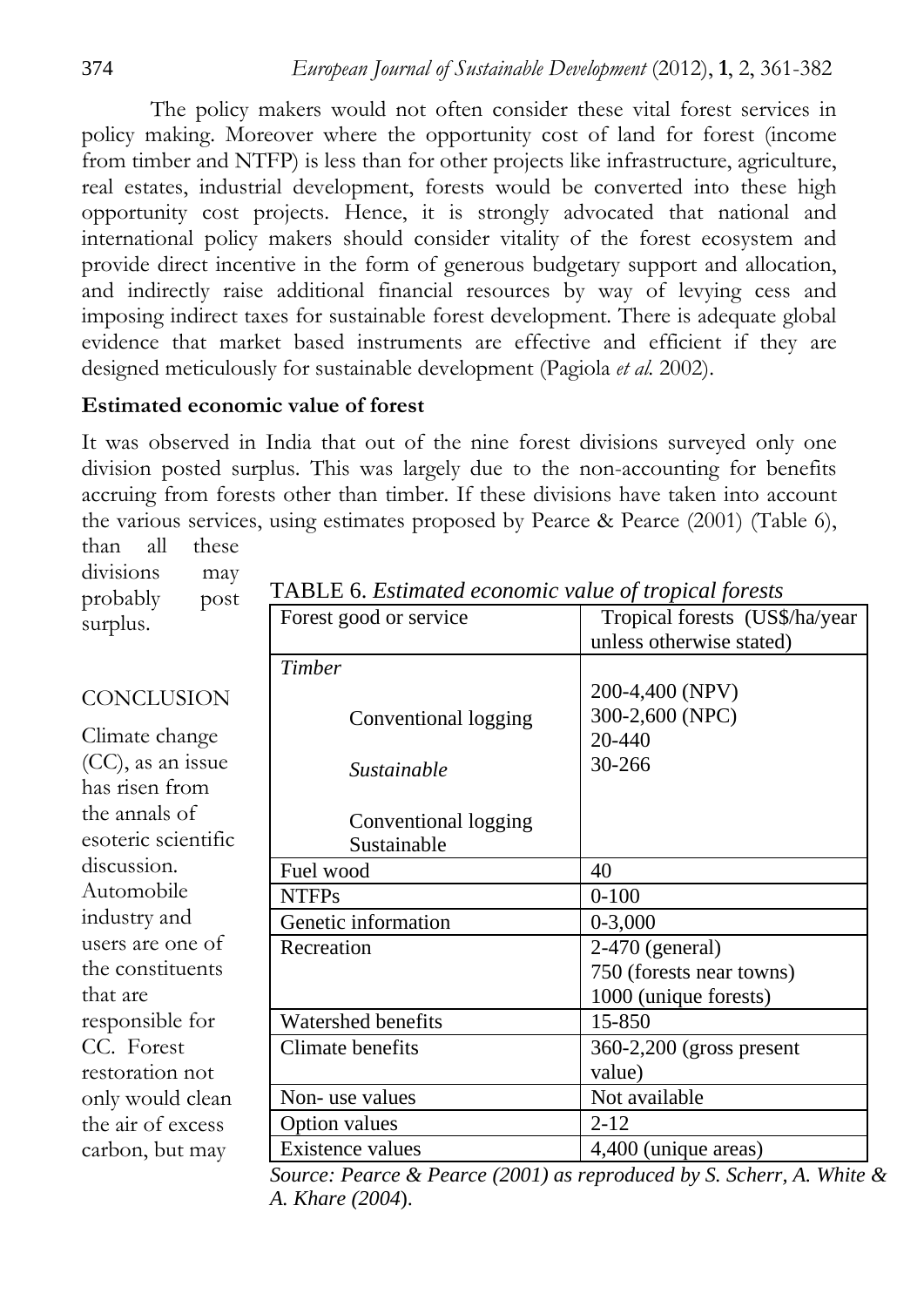also mitigate the CC and also offers spin off benefits like meeting wood requirement of the society. World over about 25 hectares of forest cut down per minute, much of it in tropical developing nations. To compensate this massacre every minute US\$ 13500, funds should be invested for long term sustenance of the forests and mitigating CC. Ministry of environment and forests government of India gets budget allocations, on an average 105.39 billion INR p.a. for last 15 years. To meet multiple objectives including mitigating CC forest restoration is essential. Thus in India the forestry restoration and CC fund can be created in lines with World Bank's climate investment fund. With the help of this fund forest restoration projects can be financed involving local communities though Joint Forest Management (JFM) committees and Community Forest Management (CFM) committees mechanism for effective and efficient forest restoration and inclusive development, that would eventually helps in mitigation and adoption measures of CC. All national and global agencies should strive to protect and enhance the health of primary forests and forest cover as it is not only the greater source of carbon sequestration and mitigating CC, but also provides many other vital services.

Automobile and electronics consumers in NCR area of India are willing to compensate for pollution created by them and contribute for the creation forest restoration and CC fund. Innovative financial instruments they preferred include that cess on petroleum products, investing in low coupon rate long term forestry bonds, direct green taxes and cess on income tax, in that order. More than half (57%) of the respondents favoured introducing a compulsory investment in forestry bonds. Hence, policy makers can consider levying cess on petroleum products and issuing forestry bonds as sources for financing forest restoration fund. The awareness rate about pollution /GHG emission caused by them is 100% in automobile users and 92% in electronics goods consumption and 88% of the sample favoured both technology transitions (improvements) and forest restoration for carbon sequestration, as CC mitigation and adaptation measure which is in line with global preferences.

Enhanced budgetary allocations by all levels of governments, going to capital market with means such as long term bonds, coupled with income tax rebates, levying, forest cess on income tax, green tax on petroleum products, and automobile users and consumers of polluting electronics goods, compulsory investment in forestry bonds, etc. are innovative financial instruments for financing forest restoration activities. There is enough global evidence for deploying innovative financial instruments to finance forestry projects. Important services like, mitigation of CC will be accrued from forest restoration. Global and national level efforts to raise the fund, to finance forest restoration should be augmented.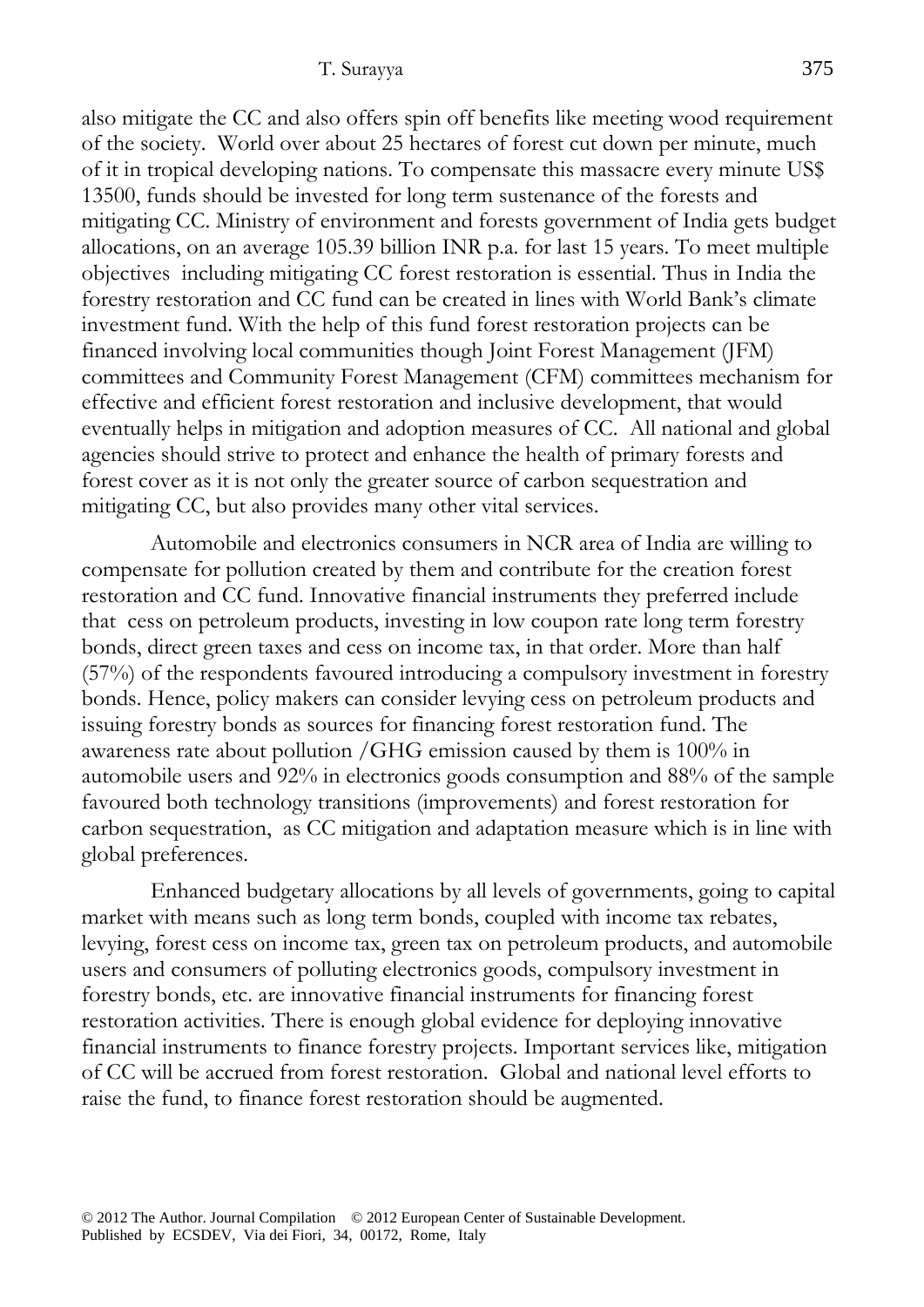## **References:**

- CECILIA LUTTRELL, KATE SCHRECKENBERG and LEO PESKETT 2007. The implications of carbon financing for pro-poor community forestry. Forestry Briefing 14,
	- Overseas Development Institute, London
- E. SREEDHRAN 2009. Climate Change An Opportunity for sustainable Development : The DMRC Experience. RITES journal July 2009, Pp.8.1-8.2.
- GANDHI, R. 1989. Conservation for Development. In Tolba, M.K., and A.K. Biswas (eds.) 1991. Earth and Us. Better worth Heinemann, Kent.
- GREEN CAR CONGRESS 2005. Pollution level remain high (or rising) in Indian cities, (on line) cited on 25th February , 2010, available from URLhttp://
- www.greencarcongress.
	- com / 2005/02/pollution\_level.html.
- IPCC, 2007: Climate Change 2007. Contributions of Working Groups I, II, and III to the Fourth Assessment, Cambridge University Press, Cambridge, UK
- K. MANIVONG abd P SOPHATHILATH 2007. Status of community based forest management in Lao PDR. RECPFTC, Bangkok, Thailand and NAFRI, Vietiane, Lao PDR.Pp.31.
- MOWEN J.C. 1987. Consumer Behaviour. Macmillan Publishing Company, New York.
- OTTMAN. J.A. 1998. Green Marketing. NTC Illionois.
- PETER J.P. and J.C. Olson. 1990. Consumer Behaviour, Irwin, Boston
- SCHIFEMAN, L.G., and L. LABARKARU. 1990. Consumer Behaviour. Prentice-Hall of India, New Delhi.
- Scherr, S., A. White & A. Khare, 2004. For Service Rendered, *Technical report 21*, International Tropical Timber Organization (ITTO), Yokohama, 220-0012, Japan, pp . 23, 25, 38, 41,45
- SHIVA, M.P. and I. JANTAN. 1998. Non-Timber Forest Products from Dipterocarps. In Simmathiri Appanah andvJennifer M. Turnbull, eds. A Review of Dipterocarps Taxonomy,

 ecology and silviculture, Center for International Forestry Research Bogor, Indonesia, Forest Research Institute Malaysia, pp.187-197.

- SHRIVASTAVA, M.B. 1997. Wood Wood Technology. Vikas publishing House New Delhi.
- THE WORLD BANK GROUP 2009. Development and climate change, Washington, DC,

USA

WORLD WIDE FUND WWF, report 1998

YEBOAH, R. 2001. Sustainable forest management in Ghana. *In proceedings of Tropical forestry symposium: The art and practice of conservation planting,* Taipei, Taiwan, pp.88.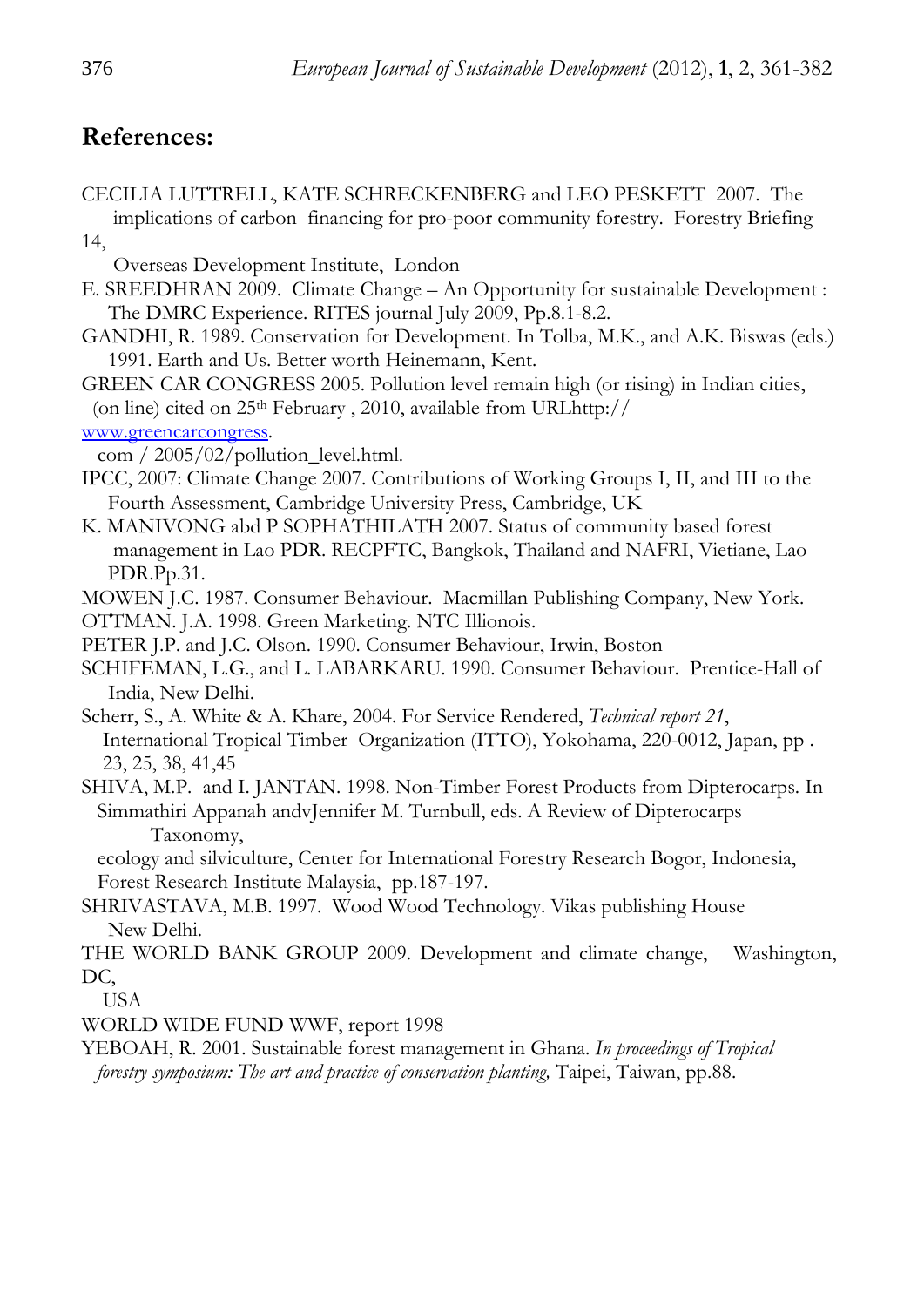#### **ANNEXURE 1**

#### *SUPPORTING CLIMATE ACTION BY THE PRIVATE SECTOR: IFC AND MIGA*

IFC's approach to climate change focuses on enhanced support for investments in renewable energy and energy efficiency, partnerships to address climate change mitigation and adaptation, and extending carbon finance activities. IFC will increase its investment support, with the aim for a catalytic role for facilitating the transfer of appropriate technologies and approaches to the private sector in developing countries. IFC's Cleaner Production program already actively analyzes opportunities for implementation of energy efficiency processes in IFC's pipeline and portfolio projects. With its flagship Carbon Delivery Guarantee product, IFC assures delivery of carbon credits from companies in developing countries to buyers in developed countries that can help clients maximize the potential for clean energy and other climate friendly and low carbon investments. The GEF/IFC Earth Fund with an initial funding of US\$40 million, of which GEF provides US\$30 million, will fund a portfolio of projects that contribute to climate-friendly market transformation. MIGA developed an innovative non-commercial insurance instrument to mitigate a series of risks to carbon finance project performance that was first applied for a landfill gas flaring project in San Salvador. It is increasing its support to clean and renewable energy. The current pipeline of applications is US\$600 million, with about US\$280 million expected to close in fiscal year 2009. MIGA plans to develop new products to address political and regulatory risks associated with climate change, and intensify awareness raising and capacity building.

Source: The WBG.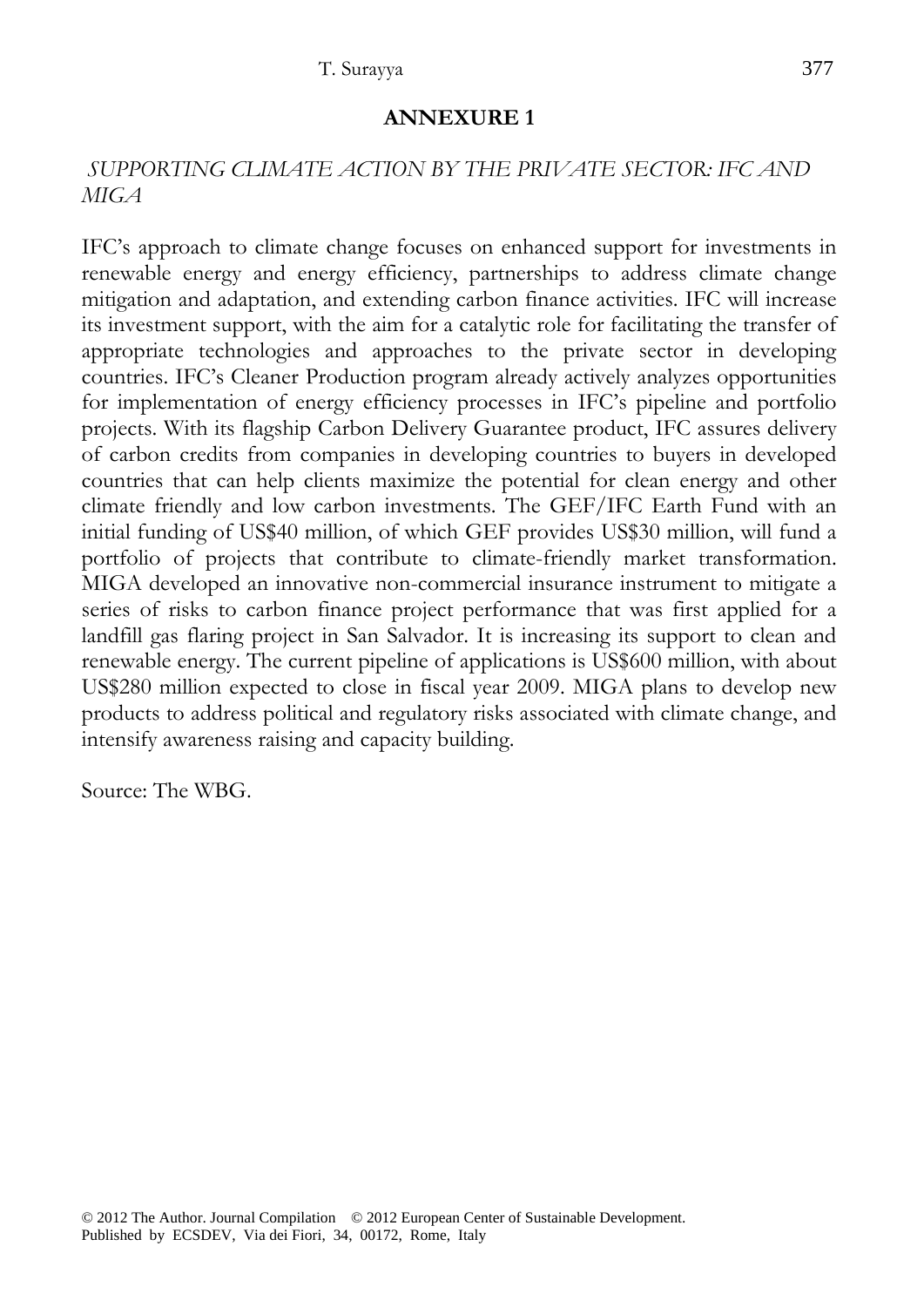# **ANNEX 2 COSTS AND FINANCING SOURCES**

#### TABLE A2:1 GLOBAL ESTIMATES OF COSTS AND INVESTMENT REQUIREMENTS **FOR MITIGATION**

| Study                                                     | Estimate                                                                                                                                                                                                                                      | Basis                                                                                                                                                                                                            |
|-----------------------------------------------------------|-----------------------------------------------------------------------------------------------------------------------------------------------------------------------------------------------------------------------------------------------|------------------------------------------------------------------------------------------------------------------------------------------------------------------------------------------------------------------|
| WBG, Clean Energy<br>Framework 9<br>04/2006               | US\$30 billion/ annum for<br>power sector in developing<br>countries                                                                                                                                                                          | Investment estimate, assuming stabilization at 450 ppm,<br>on top of US\$160 billion per year for electricity supply in<br>developing countries over 2010-30, of which currently only<br>half is financed        |
| Stern Review <sup>10</sup><br>11/2006                     | US\$1,000 billion/annum                                                                                                                                                                                                                       | Annual global macroeconomic cost; central estimate by<br>2050, consistent with stabilization at 550 ppm; represents<br>1% of global GDP by 2050, ranging from net gains of 1%<br>global GDP to reduction of 3.5% |
| UNFCCC11<br>08/2007                                       | US\$200-210 billion/annum                                                                                                                                                                                                                     | Estimate of annual global investment and financial flows by<br>2030, broadly consistent with stabilization at 550 ppm                                                                                            |
| IPCC <sub>12</sub><br>11/2007                             | 5.5% to -1% (gain)<br>reduction in global GDP                                                                                                                                                                                                 | Estimate of annual macroeconomic costs to global GDP,<br>ranging from 3% to small increase by 2030 and from 5.5%<br>to 1% gain by 2050 for targets between 445 to 710 ppm                                        |
| <b>OECD</b> Environmental<br>Outlook to 203013<br>05/2008 | US\$350-3,000<br>Annual global macroeconomic cost, central estimate,<br>billion/annum<br>consistent with stabilization at 450 ppm; represents a 0.5%<br>loss to global GDP by 2030 and 2.5% by 2050 or an<br>average 0.1% slow down of growth |                                                                                                                                                                                                                  |
| IEA Energy Technology<br>Perspectives 200814<br>06/2008   | US\$400-1,100<br>billion/annum<br>for energy sector                                                                                                                                                                                           | Global cumulative additional investment needs between now<br>and 2050 for energy sector estimated at US\$17 trillion, or<br>0.4% of global GDP (~550ppm) and US\$45trillion, or 1.15 of<br>global GDP (~450ppm)  |

See World Bank (2006). Clean Energy and Development: Towards an Investment Framework, available at http://siteresources.worldbank.org/ o DEVCOMMINT/Documentation/20890696/DC2006-0002(E)-CleanEnergy.pdf

10 Nicholas Stern (2007). The Economics of Climate Change: The Stern Review. Cabinet Office - HM Treasury, at http://www.hm-treasury.gov.uk/independent\_reviews/stern\_review\_economics\_climate\_change/stern\_review\_Report.cfm

11 Source: "Dialogue on long-term cooperative action to address climate change by enhancing implementation of the Convention" Dialogue working paper 8 (2007), at http://unfccc.int/files/cooperation\_and\_support/financial\_mechanism/financial\_mechanism\_gef/ application/pdf/dialogue\_working\_paper\_8.pd

12 See the IPCC Fourth Assessment Report Synthesis Report, at http://www.ipcc.ch/pdf/assessment-report/ar4/syr/ar4\_syr.pdf

13 See OECD (2008). OECD Environmental Outlook to 2030, at http://www.oecd.org/environment/outlookto2030

14 IEA (2008). Energy Technology Perspectives 2008: Scenarios and Strategies to 2050, at http://www.iea.org/w/bookshop/add.aspx?id=330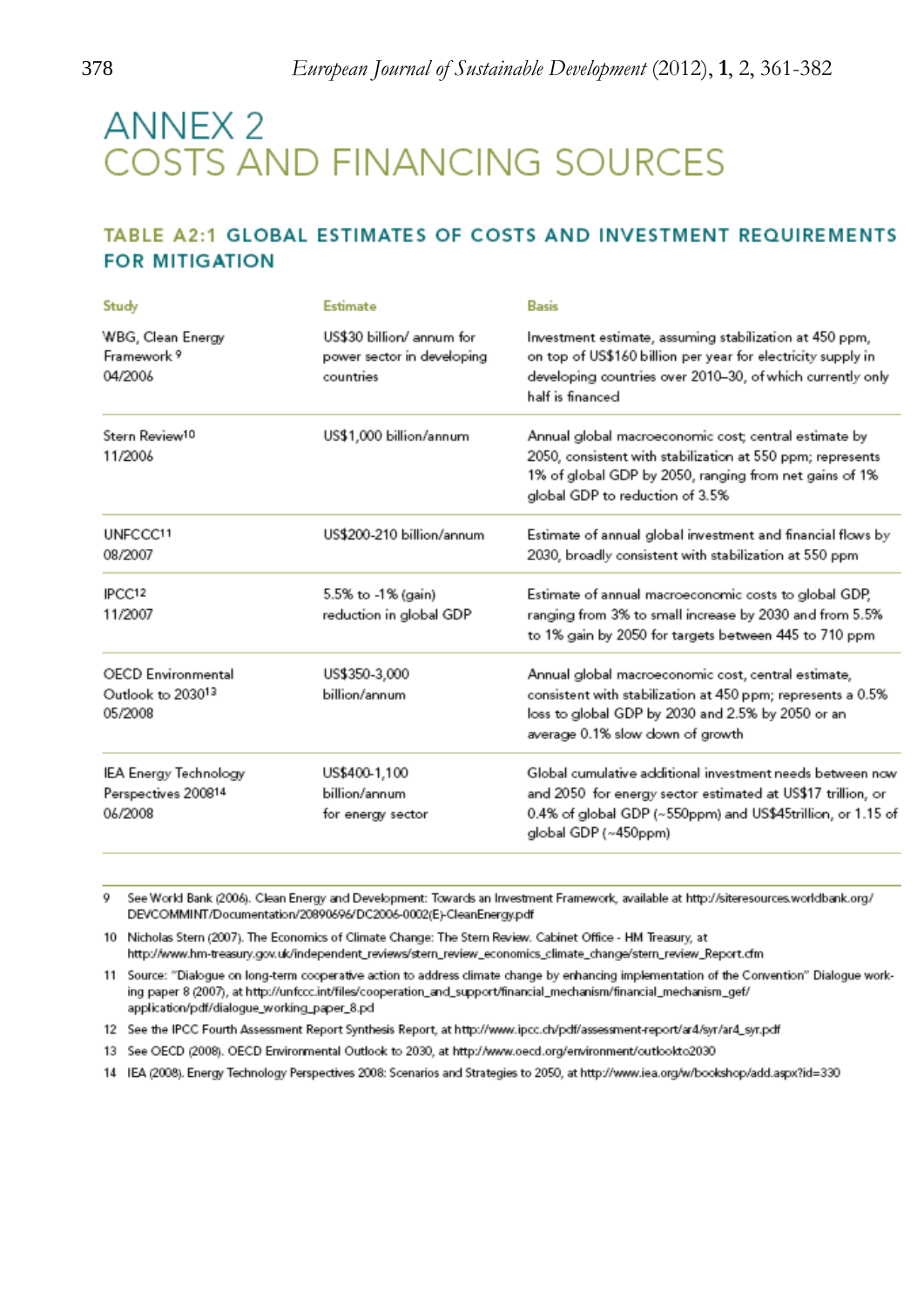### TABLE A2:2 ESTIMATES OF COSTS AND INVESTMENT REQUIREMENTS FOR ADAPTATION IN DEVELOPING COUNTRIES

| Study<br>Total adaptation costs                        | Date released      | Estimate                           | Basis                                                                                                                                                                                   |
|--------------------------------------------------------|--------------------|------------------------------------|-----------------------------------------------------------------------------------------------------------------------------------------------------------------------------------------|
| Various academic                                       | $1990s$ on         | Various                            | Usually sectoral and long term—for instance, end of century—<br>and with widely differing assumptions                                                                                   |
| World Bank (CEIF)<br>as revised by the<br>Stern Review | 04/2006<br>11/2006 | US\$4-37<br>billion/annum          | Investment to "climate proof" all adaptation-related activities in<br>developing countries                                                                                              |
| <b>IPCC</b>                                            | 4/2007             |                                    | No new estimates, but argue that most studies show a high<br>benefit-cost ratio for adaptive actions                                                                                    |
| Oxfam                                                  | 5/2007             | US\$8-33<br>billion                | Costs of immediate priorities similar to those in national<br>adaptation programs of action (NAPAs) applied to all<br>developing countries                                              |
| <b>UNFCCC</b>                                          | 10/2007            | US\$28-67<br>billion in 2030       | Investment needs for adaptation activities in developing countries<br>in 2030—all sectors, private and public                                                                           |
| UNDP (HDR 2007-08)                                     | 01/2008            | US\$86<br>billion/annum<br>by 2016 | "New and additional" finance for adaptation through transfers<br>from rich to poor by 2016 to protect progress towards the MDGs<br>and prevent post-2015 reversals in human development |

Note: It should be noted that the adaptation estimates are less advanced and reliable, and cannot be directly compared with the mitigation cost estimates.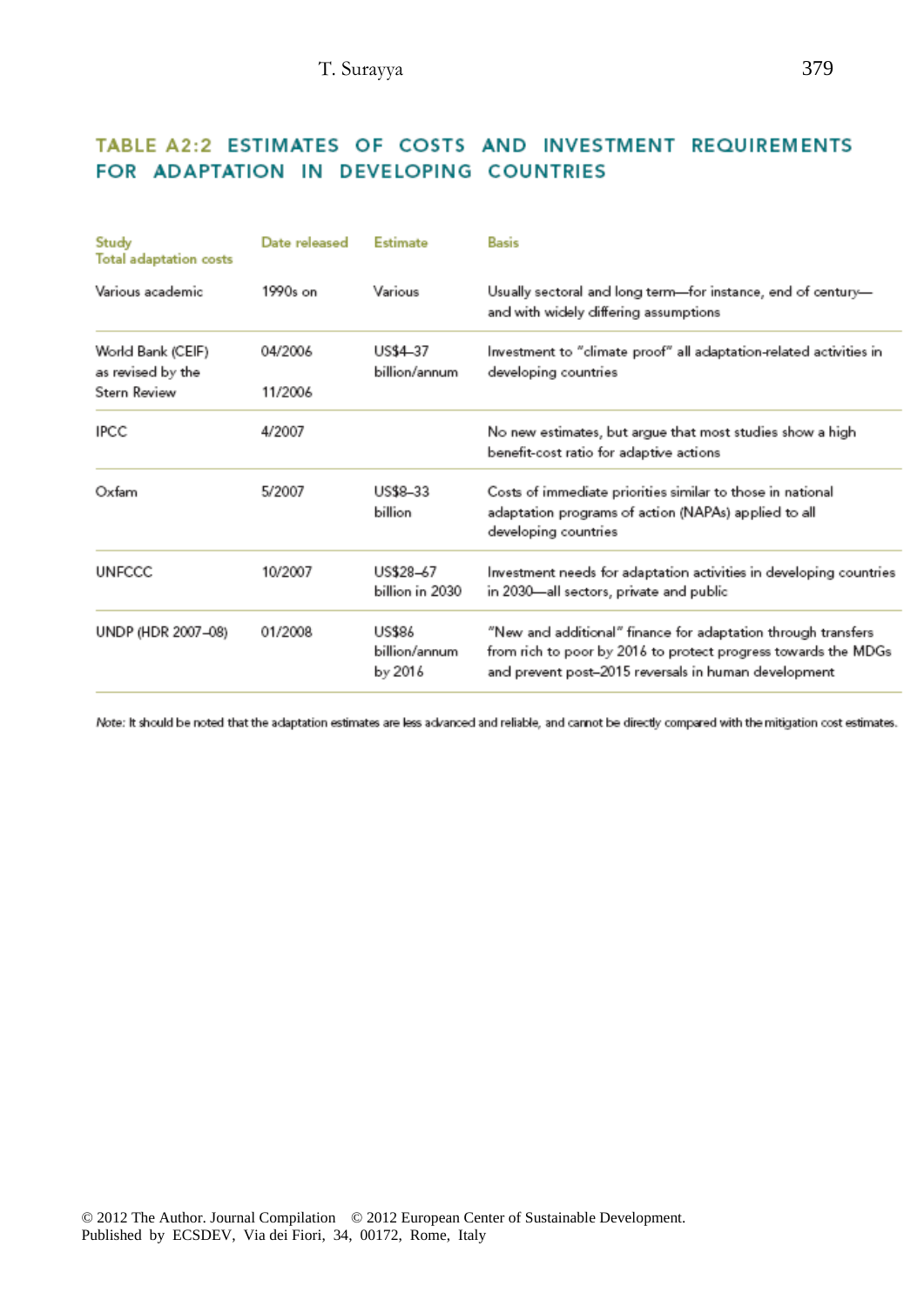## TABLE A2:3 EXISTING RESOURCES AND FINANCING INSTRUMENTS **DEDICATED TO CLIMATE CHANGE**

| <b>Financing Source</b>                                                                                                            | Role/Scope                                                                                                                                                                                                                       |
|------------------------------------------------------------------------------------------------------------------------------------|----------------------------------------------------------------------------------------------------------------------------------------------------------------------------------------------------------------------------------|
|                                                                                                                                    | <b>MITIGATION</b>                                                                                                                                                                                                                |
| <b>CDM</b><br>Value of Primary CDM transactions:<br>US\$7.4 billion in 2007, estimated to<br>leverage US\$36 billion <sup>15</sup> | Improves financial returns through long-term purchase agreements for the<br>GHG emissions reductions resulting from climate-friendly projects                                                                                    |
| <b>GEF TF</b><br>US\$250 million p.a.<br>(2006-2010)                                                                               | Finances incremental costs of removing barriers to market development of<br>near commercial technologies, institutional development, innovation,<br>piloting, and demonstration                                                  |
| Other<br>Trust Funds and Partnerships housed<br>in MDBs                                                                            | Grant financing for climate change knowledge products, capacity building,<br>upstream project work or pilots                                                                                                                     |
|                                                                                                                                    | <b>ADAPTATION</b>                                                                                                                                                                                                                |
| Adaptation Fund-US\$80 million<br>to US\$1 billion million per annum<br>by 2012 (best estimate: US\$300 to<br>US\$500 million)     | Funding for the Adaptation Fund will mainly come from a 2 percent levy on<br>revenues generated by the CDM                                                                                                                       |
| <b>UNFCCC Special Funds</b><br>(administered by GEF)<br>Least Developed Countries Fund (LCDF)≈<br>US\$180 million                  | LDCF helps in the preparation and financing of implementation of national<br>adaptation programs of action (NAPAs) to address the most urgent<br>adaptation needs in the least developed countries                               |
| Special Climate Change Fund (SCCF)≈<br>US\$90 million                                                                              | SCCF supports adaptation and mitigation projects in all developing<br>countries, with a large emphasis on adaptation                                                                                                             |
| GEF TF<br>Strategic Priority to Pilot an Operational<br>Approach on Adaptation (SPA)-<br>US\$50 million till 2010                  | SPA is a funding allocation within the GEF Trust Fund whose objective is to<br>support pilot and demonstration projects that address local adaptation<br>needs and generate global environmental benefits in all GEF focal areas |
| Global Facility for Disaster Reduction<br>and Recovery (GFDRR)<br>US\$8 million FY07+US\$40 million FY08                           | Partnership within the UN International Strategy for Disaster Reduction<br>(ISDR), focusing on building capacities to enhance disaster resilience and<br>adaptive capacities in changing climate                                 |
| <b>UNDP</b>                                                                                                                        |                                                                                                                                                                                                                                  |

Adaptation facilities for Africa: US\$90-120 million